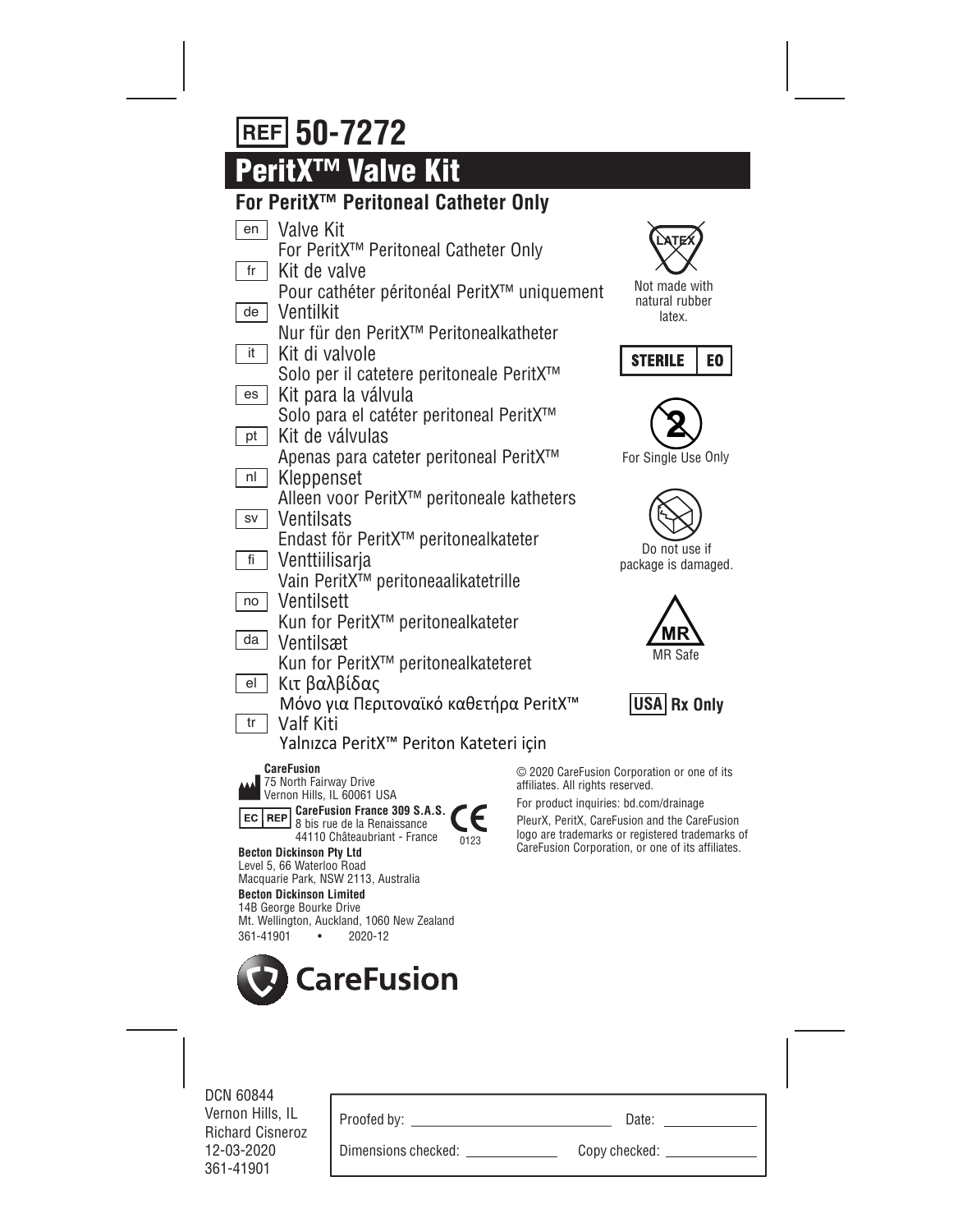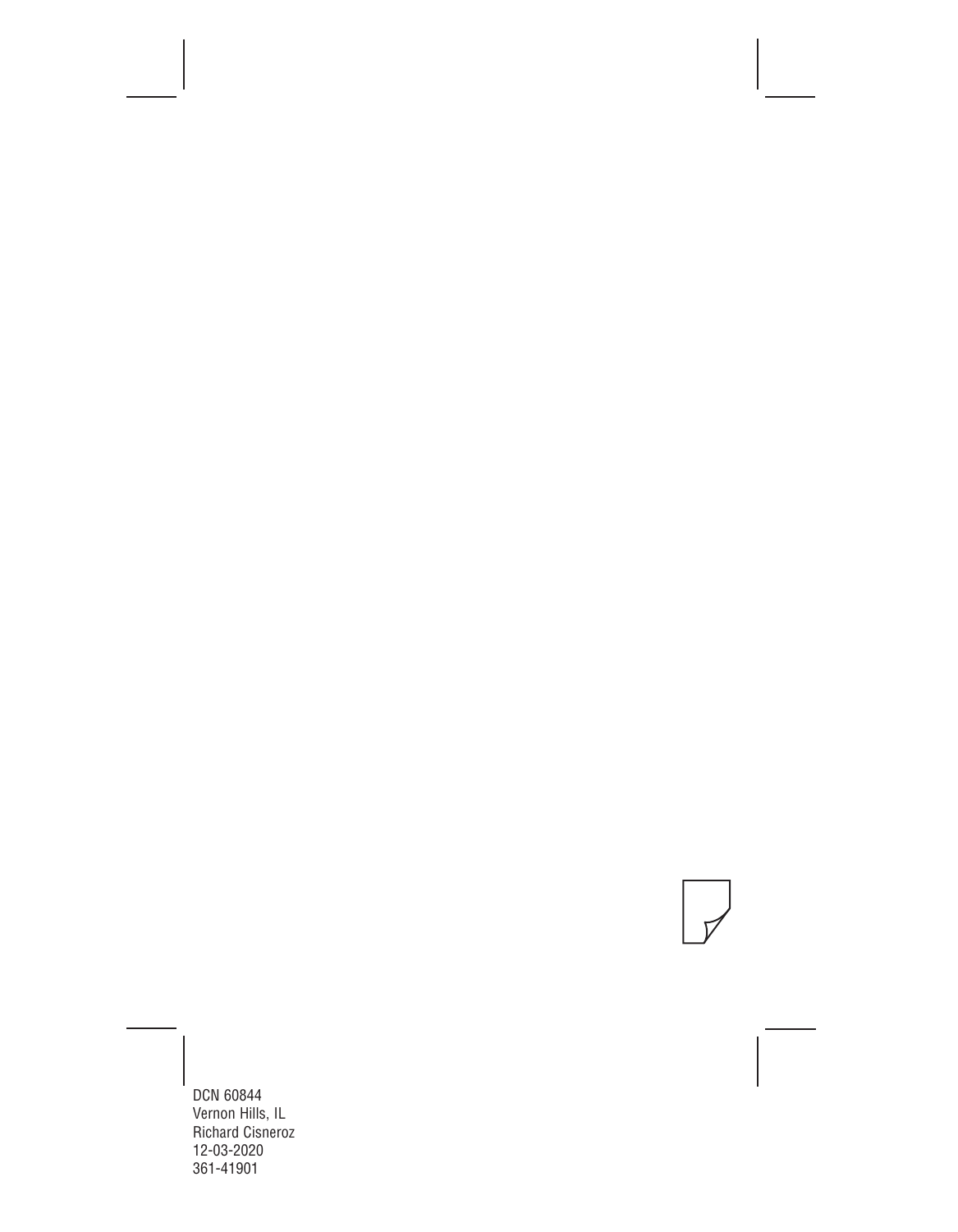

**"Pas moins de 5 cm" "Mind. 5 cm" "Non meno di 5 cm" "No inferior a 5 cm" "Não inferior a 5 cm" "Niet minder dan 5 cm" "Inte mindre än 5 cm" "Ei alle 5 cm" "Ikke mindre enn 5 cm" "Ikke mindre end 5 cm" "Όχι λιγότερο από 5 cm"** 

**(2)**













**(5)**



൚

**"KLIKK" "KLIK" "Κλικ"**





## **Figure, Abbildung, Figura, Afbeelding, Figur, Kuva, Εικόνα, Şekil**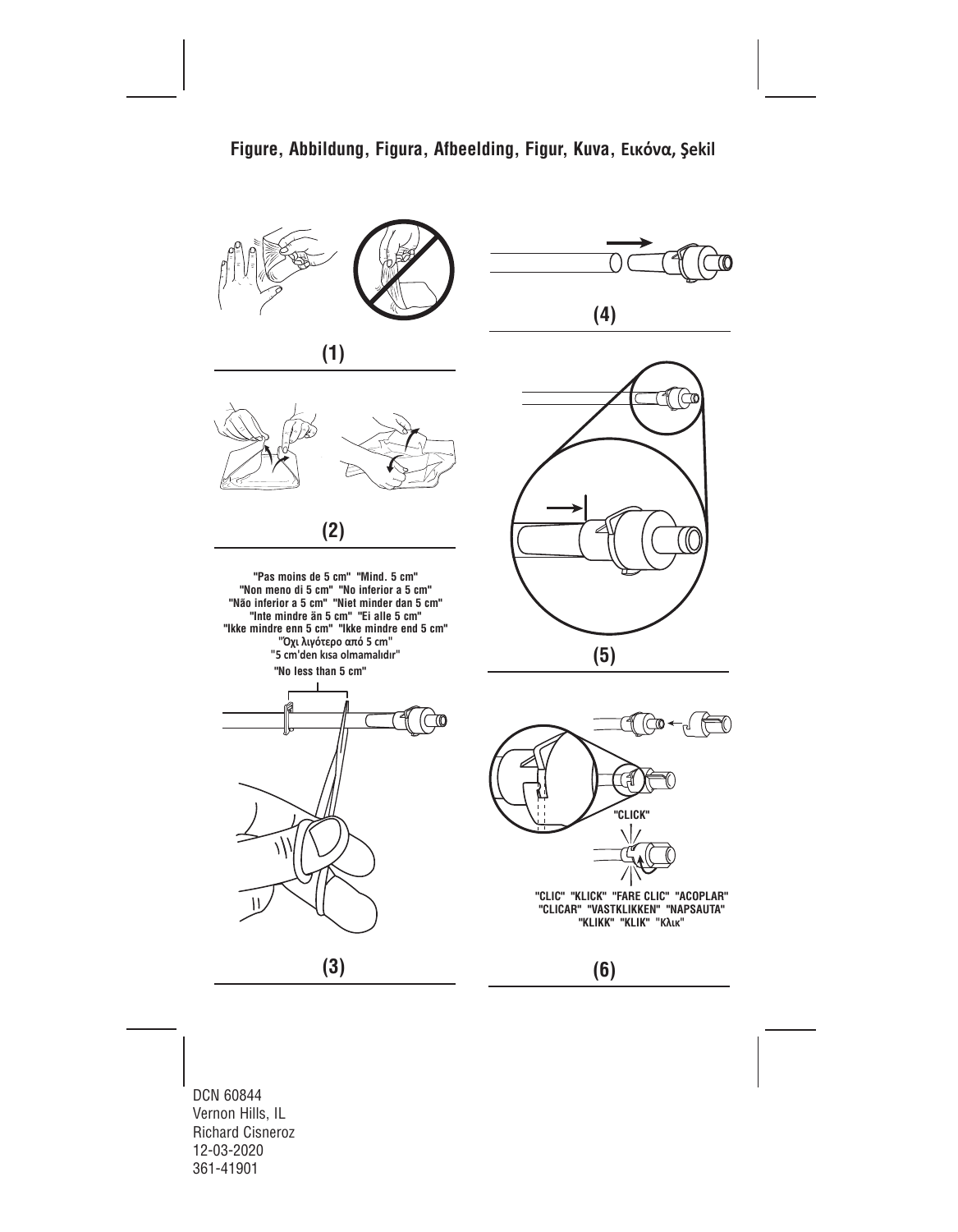

**(A)**



Blue Wrap around the following: **(B)**



**(D)**

Scissors



Catheter Valve Cap

**(E)**











Foam Catheter Pad

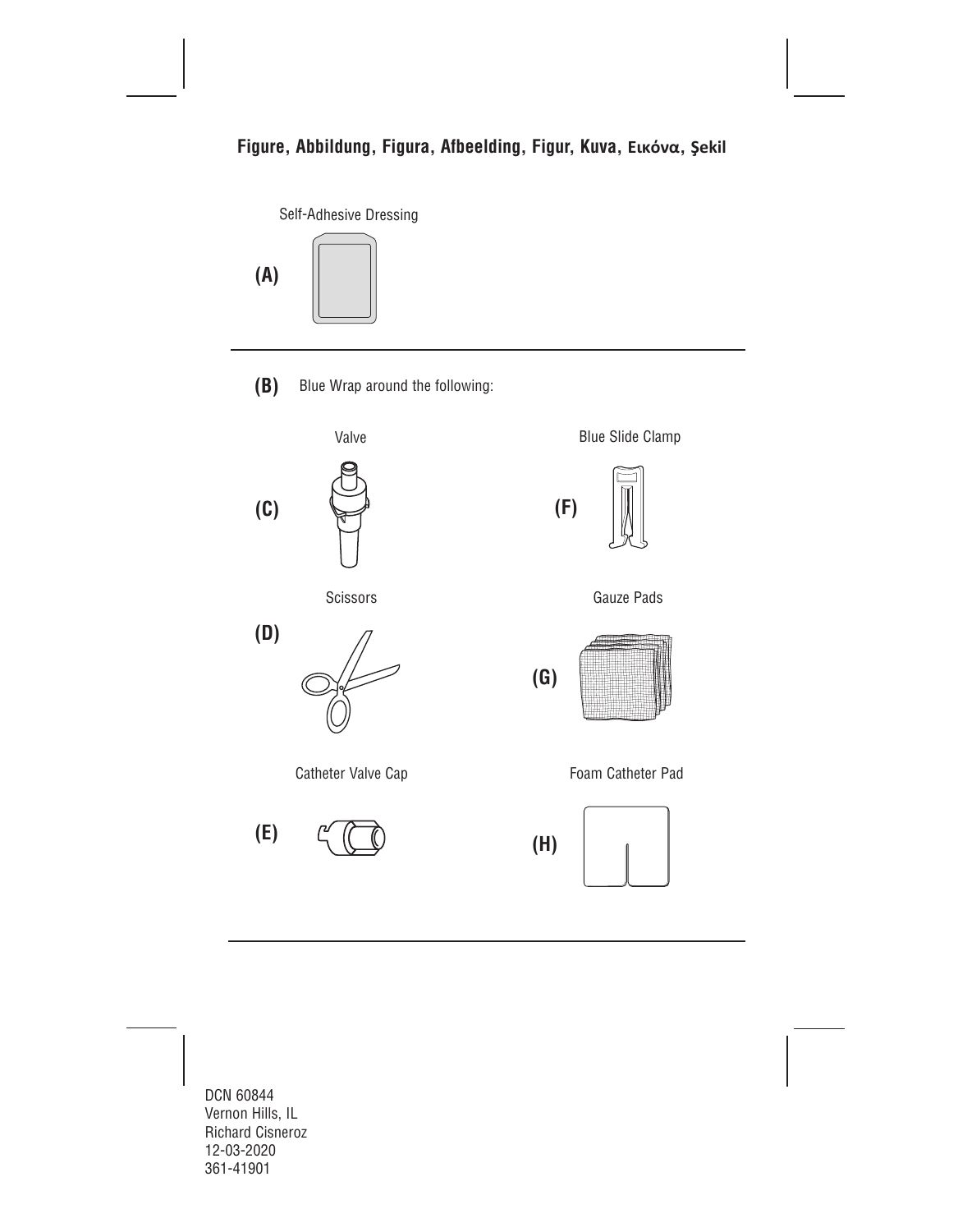

## **PeritX™ Valve Kit Procedure**

#### **Product Information**

The PeritX™ Valve Kit contains the necessary supplies for the replacement of a PeritX™ Access Valve and dressing of the catheter. The valve kit enables a patient with a damaged external portion of the catheter, or a damaged valve to have the catheter repaired rather than removed or replaced. Read this entire pamphlet carefully before performing valve replacement procedure.

#### **Indications for Use**

The PeritX™ Access Valve attaches only to the PeritX™ Peritoneal Catheter. The PeritX™ Valve Kit is intended to repair the PeritX™ Peritoneal Catheter and replace the PeritX™ Valve. The PeritX™ Valve Kit is indicated for use in adults only.

#### **Repair Kit Contraindications**

This device is contraindicated if the patient is known or suspected to be allergic to materials contained in the device.

#### **Warnings**

Do not replace a PleurX™ Access Valve with a PeritX™ Access Valve as it could lead to misidentification of the catheter and/or mistreatment of the patient.

#### **Cautions**

#### **Rx Only**

For single use only. Re-use may result in a nonfunctional product or contribute to cross contamination.

Do not use excessive force on the valve or catheter. Excessive force or incorrect usage may damage the device.

Do not attempt to place a wire, needle, or other device through the valve.

This device should only be used by clinicians thoroughly trained in this procedure.

Follow aseptic techniques when repairing the catheter, replacing the valve, and performing drainage procedure.

#### **Possible Complications**

Repair of the catheter may result in the following complications:

- Accidental catheter dislodgement, breakage or removal
- Exposure to bodily fluids
- **Infection**
- **Leakage**
- **Occlusion**

#### **Sterility**

This product has been sterilized and is for single use only. Do not re-sterilize. CareFusion will not be responsible for any product that is re-sterilized, nor accept for credit or exchange any product that has been opened but not used.

Do not use if package is damaged.

#### **Valve Kit Contents**

1 - Self-Adhesive Dressing

Blue Wrap

- (Wrapped around the following items):
- 1 PeritX™ Access Valve
- 1 Scissors
- 1 Valve Cap
- 1 Blue Slide Clamp
- 1 Foam Catheter Pad
- 4 Gauze Pads, 4" x 4" (10.2 cm x 10.2 cm)

#### **Catheter or Valve Repair Procedure**

- 1. Remove the self-adhesive dressing from over the catheter. Be sure not to tug on the catheter. **(Figure 1)**
- 2. Open the PeritX™ Valve Kit and unfold the blue wrap. **(Figure 2)**
- 3. Inspect the damaged catheter to determine where it needs to be cut off. Do not cut at this time. **Note:** Be sure to retain as much of the external catheter length as possible.
- 4. Using the blue slide clamp (included), clamp the catheter **(Figure 3)** at least 5 cm distal to the cut off point.

**Caution:** If you are unable to clamp at least 5 cm distal to the cut off point, do not perform valve replacement procedure.

**Caution:** Be careful not to dislodge the catheter while replacing the valve.

- 5. Clean the catheter with alcohol wipes where it will be cut off.
- 6. Using scissors, cut the catheter at a 90° angle distal to the damaged section. **(Figure 3)**
- 7. Advance the catheter over the valve stem up to the shoulder. **(Figure 4 and 5)**

**Warning:** Do not replace a PleurX™ Access Valve with a PeritX™ Access Valve as it could lead to misidentification of the catheter and/or mistreatment of the patient.

- 8. Remove the slide clamp from the catheter.
- 9. **Note:** To perform a drainage procedure, refer to PleurX™ Drainage Procedure Instructions for Use at this step.
- 10. Place the new cap over the catheter valve and twist it clockwise until it clicks into its locked position. Cap might feel loose until it is locked into place. **(Figure 6)**
- 11. Redress the catheter per hospital protocol.

**Note:** Not made with natural rubber latex.

#### **Magnetic Resonance Imaging (MRI) Safety Information**

#### The PeritX™ Valve is MR Safe.

Non-clinical testing has demonstrated that the PeritX™ Catheter is MR safe. In non-clinical testing, the image artifact caused by the device extends approximately 2 mm from the device when imaged with a gradient echo pulse sequence and a 3.0 T MRI system.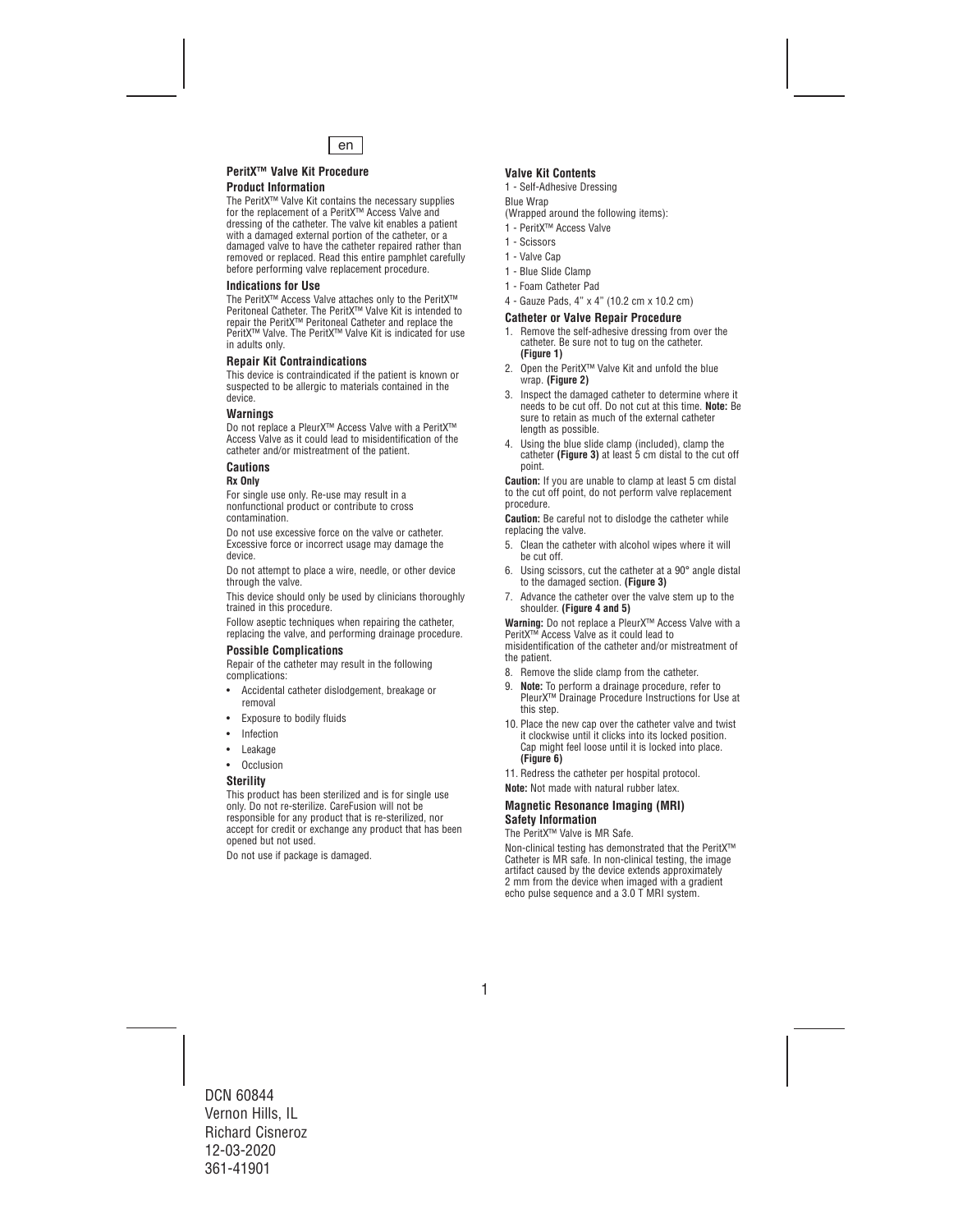

#### **Procédure relative au kit de valve PeritX™ Informations sur le produit**

Le kit de valve PeritX™ contient les fournitures requises pour le remplacement d'une valve d'accès PeritX™ et du pansement placé au niveau du cathéter. Le kit de valve permet à un patient de faire réparer un cathéter dont la valve ou la partie externe est endommagée, plutôt que de le faire retirer ou remplacer. Lire attentivement l'intégralité de cette notice avant d'effectuer la procédure de remplacement de la valve.

#### **Indications d'utilisation**

La valve d'accès PeritX™ peut uniquement être fixée au cathéter péritonéal PeritX™. Le kit de valve PeritX™ est conçu pour réparer le cathéter péritonéal PeritX™ et remplacer la valve PeritX™. Le kit de valve PeritX™ est indiqué pour une utilisation sur des adultes uniquement.

#### **Contre-indications à l'utilisation du kit de réparation**

L'utilisation de ce dispositif est contre-indiquée en cas d'allergie suspectée ou confirmée du patient aux matériaux composant le dispositif.

#### **Avertissements**

Ne pas remplacer une valve d'accès PleurX™ par une valve d'accès PeritX™, car cela pourrait entraîner une erreur d'identification du cathéter et/ou de traitement du patient.

#### **Mises en garde Sur ordonnance uniquement**

Réservé à un usage unique. Une réutilisation peut nuire au fonctionnement du produit ou contribuer à une contamination croisée.

Ne pas appliquer une force excessive sur la valve ou le cathéter. L'application d'une force excessive sur le dispositif ou l'utilisation incorrecte de celui-ci peuvent l'endommager.

Ne pas tenter d'introduire un fil, une aiguille ou tout autre dispositif dans la valve.

Ce dispositif doit être utilisé exclusivement par des cliniciens dûment formés à cette procédure.

Utiliser une technique aseptique lors de la réparation du cathéter, du remplacement de la valve et de la réalisation de la procédure de drainage.

#### **Complications possibles**

La réparation du cathéter peut entraîner les complications suivantes :

- Détachement, rupture ou retrait accidentels du cathéter
- Exposition à des fluides corporels
- **Infection**
- **Fuite**
- Occlusion

#### **Stérilité**

Ce produit a été stérilisé et est exclusivement à usage unique. Ne pas restériliser. CareFusion ne pourra être tenu pour responsable des conséquences de l'utilisation d'un produit restérilisé et n'échangera ni ne remboursera aucun produit ouvert même s'il n'a pas été utilisé.

Ne pas utiliser le produit si l'emballage est endommagé.

#### **Contenu du kit de valve**

1 – Pansement auto-adhésif Champ stérile bleu

(enroulé autour des éléments suivants) :

- 1 Valve d'accès PeritX™
- 1 Ciseaux
- 1 Capuchon de valve
- 1 Clamp à glissière bleu
- 1 Coussinet de cathéter en mousse
- 4 Tampons de gaze, 10,2 cm x 10,2 cm (4 po x 4 po)

#### **Procédure de réparation de la valve ou du cathéter**

- 1. Retirer le pansement auto-adhésif recouvrant le cathéter. Veiller à ne pas tirer sur le cathéter. **(Figure 1)**
- 2. Ouvrir le kit de valve PeritX™ et déplier le champ stérile bleu. **(Figure 2)**
- 3. Inspecter le cathéter endommagé pour déterminer l'endroit où il devra être coupé. Ne pas couper le cathéter pour l'instant. **Remarque :** veiller à conserver autant de longueur que possible pour la partie externe du cathéter.
- 4. À l'aide du clamp à glissière bleu (fourni), pincer le cathéter **(Figure 3)** à une distance d'au moins 5 cm de l'endroit où il sera coupé.

**Mise en garde :** s'il n'est pas possible de pincer le cathéter à une distance d'au moins 5 cm de l'endroit où il sera coupé, ne pas procéder au remplacement de la valve.

**Mise en garde :** veiller à ne pas détacher le cathéter lors du remplacement de la valve.

- 5. Nettoyer l'endroit où le cathéter sera coupé à l'aide de lingettes imbibées d'alcool.
- 6. À l'aide des ciseaux, couper le cathéter à un angle de 90° à une certaine distance de la partie endommagée. **(Figure 3)**
- 7. Avancer le cathéter sur la tige de la valve jusqu'à l'épaulement. **(Figures 4 et 5)**

#### **Avertissement :** ne pas remplacer une valve d'accès PleurX™ par une valve d'accès PeritX™, car cela pourrait entraîner une erreur d'identification du cathéter et/ou de traitement du patient.

- 8. Retirer le clamp à glissière du cathéter.
- 9. **Remarque :** pour effectuer une procédure de drainage, se reporter aux instructions d'utilisation du kit de drainage PleurX™ à cette étape.
- 10. Placer le nouveau capuchon sur la valve du cathéter et le tourner dans le sens des aiguilles d'une montre jusqu'à ce qu'il s'enclenche en position verrouillée. Le capuchon peut sembler mal fixé tant qu'il n'est pas enclenché. **(Figure 6)**
- 11. Mettre en place un nouveau pansement au niveau du cathéter, conformément au protocole de l'établissement hospitalier.

**Remarque :** ne contient pas de latex de caoutchouc naturel.

#### **Informations de sécurité relatives aux procédures d'IRM (imagerie par résonance magnétique)**

La valve PeritX™ est compatible avec les procédures d'IRM.

Des tests non cliniques ont démontré que le cathéter PeritX™ était compatible avec les procédures d'IRM. Lors des tests non cliniques, l'artéfact d'image causé par le dispositif s'étendait approximativement sur 2 mm autour du dispositif lors d'une séquence en écho de gradient sur un système d'IRM 3,0 T.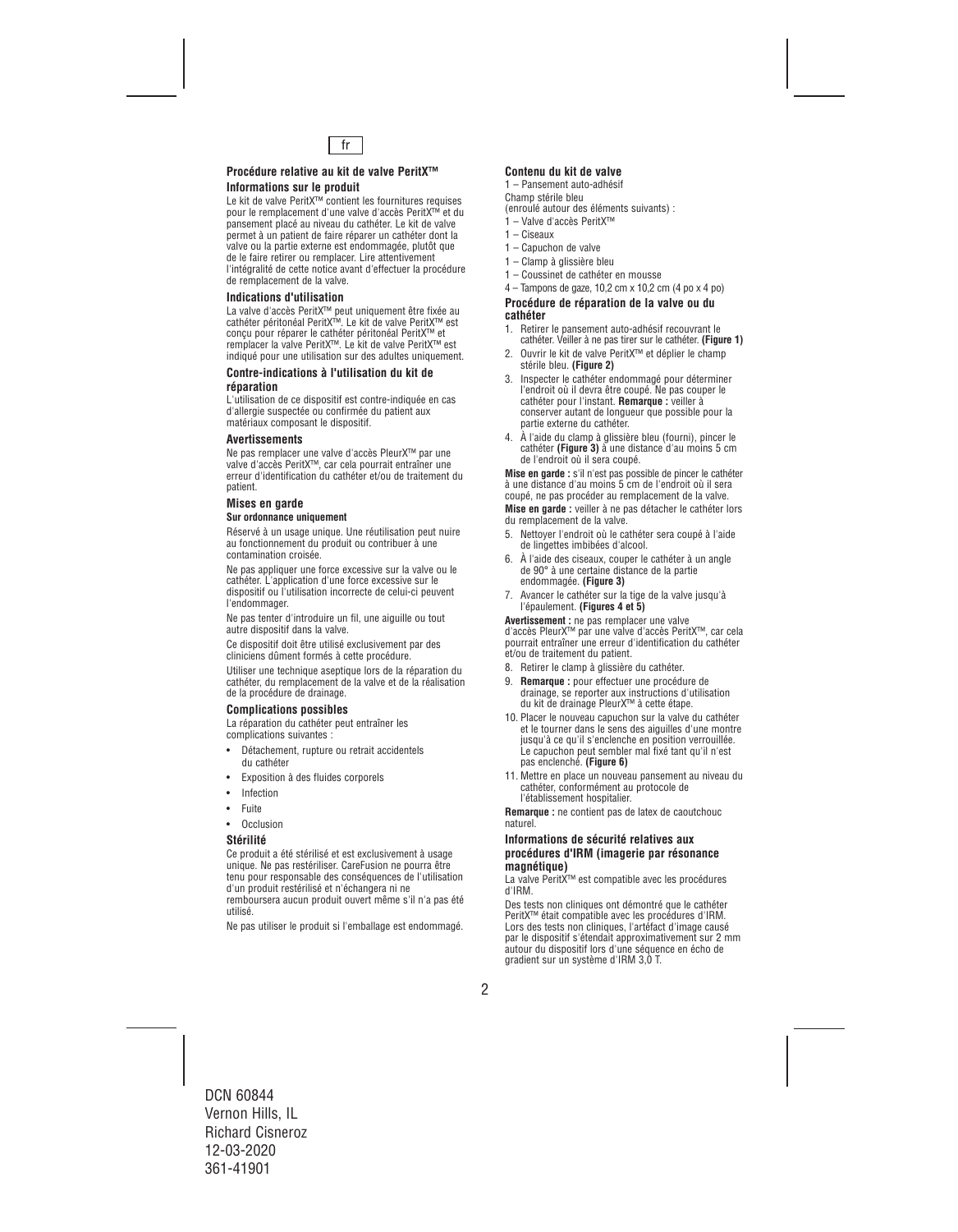

#### **PeritX™-Ventilkitverfahren**

#### **Produktinformationen**

Das PeritX™-Ventilkit enthält das notwendige Zubehör zum Austauschen eines PeritX™-Katheterzugangsventils und Wechseln der zugehörigen Wundauflage. Das Ventilkit ermöglicht es Patienten, bei denen das Ventil oder der außerhalb des Körpers liegende Teil des Katheters beschädigt ist, den Katheter zu reparieren, sodass dieser nicht entfernt oder ersetzt werden muss. Lesen Sie dieses Dokument sorgfältig durch, bevor Sie das Ventil austauschen.

#### **Indikationen für die Verwendung**

Das PeritX™-Zugangsventil lässt sich ausschließlich am PeritX™-Peritonealkatheter anbringen. Das PeritX™- Ventilkit dient der Reparatur des PeritX™-

Peritonealkatheter und dem Austausch des PeritX™- Ventils. Das PeritX™-Ventil ist nur zur Verwendung bei Erwachsenen vorgesehen.

#### **Kontraindikationen für die Verwendung des Reparaturkits**

Das Produkt ist kontraindiziert bei Patienten, bei denen Allergien gegen im Produkt enthaltene Materialien bekannt sind oder vermutet werden.

#### **Warnhinweise**

Ersetzen Sie ein PleurX™-Zugangsventil nicht durch ein PeritX™-Zugangsventil, da dies zu einer Verwechslung des Katheters und/oder einer Fehlbehandlung des Patienten führen kann.

#### **Vorsichtshinweise Verschreibungspflichtig**

Nur für den einmaligen Gebrauch. Bei einer Wiederverwendung kann das Produkt funktionsuntüchtig werden oder es kann zu einer Kreuzkontamination kommen.

Wenden Sie keine übermäßige Kraft auf das Ventil oder auf den Katheter an. Eine übermäßige Kraftanwendung oder unsachgemäße Verwendung kann zu einer Beschädigung des Produkts führen.

Versuchen Sie nicht, einen Draht, eine Nadel oder irgendeinen anderen Gegenstand durch das Ventil einzuführen.

Dieses Produkt darf nur von klinischem Fachpersonal verwendet werden, das mit der Anwendung dieses Verfahrens hinlänglich vertraut ist.

Achten Sie darauf, dass die Reparatur des Katheters, der Austausch des Ventils und die Drainage unter aseptischen Bedingungen erfolgen.

#### **Mögliche Komplikationen**

Die Reparatur des Katheters kann zu folgenden Komplikationen führen:

- Unbeabsichtigtes Verrutschen, Brechen oder Lösen des Katheters
- Kontakt mit Körperflüssigkeiten
- **Infektion**
- Austreten von Flüssigkeit
- **Okklusion**

#### **Sterilität**

Dieses Produkt ist sterilisiert und nur zum einmaligen Gebrauch bestimmt. Resterilisieren Sie das Produkt nicht. CareFusion übernimmt keine Verantwortung für Produkte, die resterilisiert wurden. Für geöffnete und unbenutzte Produkte besteht kein Anspruch auf Gutschrift oder Umtausch.

Verwenden Sie das Produkt nicht, wenn die Verpackung

beschädigt ist.

#### **Inhalt des Ventilkits**

1 - selbstklebender Verband

Blaue Verpackungsfolie (um die folgenden Artikel gewickelt):

- 1 PeritX™-Zugangsventil
- 1 Schere
- 1 Ventilkappe
- 1 blaue Schiebeklemme
- 1 Katheterschaumpolster
- 4 Mullkompressen, 10,2 cm x 10,2 cm

#### **Verfahren zur Reparatur des Katheters oder des Ventils**

- 1. Entfernen Sie den selbstklebenden Verband über dem Katheter. Ziehen Sie dabei nicht am Katheter. **(Abbildung 1)**
- 2. Öffnen Sie das PeritX™-Ventilkit, und entfernen Sie die blaue Verpackungsfolie. **(Abbildung 2)**
- 3. Untersuchen Sie den beschädigten Katheter, um zu sehen, wo er abgeschnitten werden muss. Schneiden Sie ihn jedoch noch nicht ab. **Hinweis:** Der außerhalb des Körpers liegende Teil des Katheters sollte so lang wie möglich bleiben.
- 4. Klemmen Sie den Katheter mit der im Lieferumfang enthaltenen blauen Schiebeklemme mindestens 5 cm distal von der Schnittstelle ab **(Abbildung 3)**.

**Vorsicht:** Sollte es nicht möglich sein, den Katheter mindestens 5 cm von der Schnittstelle abzuklemmen, führen Sie das Verfahren zum Austausch des Ventils nicht durch.

**Vorsicht:** Gehen Sie beim Austausch des Ventils vorsichtig vor, um nicht versehentlich den Katheter zu lösen.

- 5. Säubern Sie den Katheter an der Schnittstelle mit alkoholhaltigen Wischtüchern.
- 6. Schneiden Sie den Katheter mit einer Schere im 90°-Winkel distal zum beschädigten Teil ab. **(Abbildung 3)**
- 7. Schieben Sie den Katheter über den Ventilnippel vorwärts bis hoch zur Schulter. **(Abbildung 4 und 5)**

**Warnhinweis:** Ersetzen Sie ein PleurX™-Zugangsventil nicht durch ein PeritX™-Zugangsventil, da dies zu einer Verwechslung des Katheters und/oder einer Fehlbehandlung des Patienten führen kann.

- 8. Entfernen Sie die Schiebeklemme vom Katheter.
- 9. **Hinweis:** Informationen zur Durchführung einer Drainage entnehmen Sie an dieser Stelle bitte der Gebrauchsanweisung für das PleurX™- Drainageverfahren.
- 10. Die neue Kappe auf das Katheterventil setzen und im Uhrzeigersinn drehen, bis sie hörbar einrastet. Die Kappe sitzt möglicherweise locker, wenn sie noch nicht eingerastet ist. **(Abbildung 6)**
- 11. Verbinden Sie den Katheter gemäß Krankenhausprotokoll.

**Hinweis:** Ohne Naturkautschuklatex.

#### **Sicherheitshinweis zur Magnetresonanztomografie (MRT)**

Das PeritX™-Ventil ist MR-sicher.

Nicht klinische Tests haben ergeben, dass der PeritX™- Katheter MR-sicher ist. Bei nicht klinischen Tests verursachte das Produkt ein ca. 2 mm über das Produkt hinausreichendes Bildartefakt, wenn die Bildgebung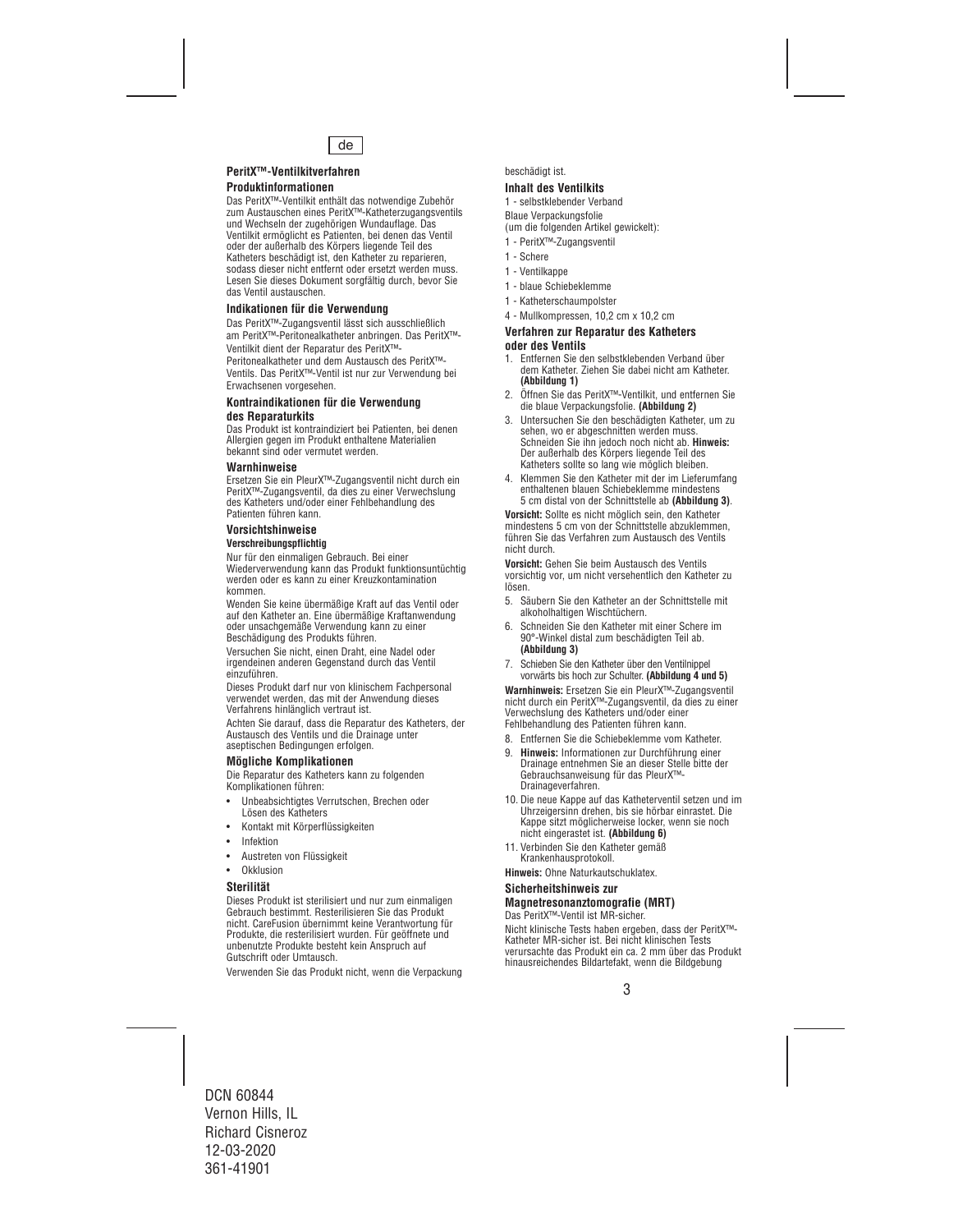

#### **Procedura per l'utilizzo del kit di valvole PeritX™**

#### **Informazioni sul prodotto**

Il kit di valvole PeritX™ contiene i componenti necessari per la sostituzione di una valvola di accesso PeritX™ e per la medicazione del catetere. Il kit di valvole consente di riparare il catetere di un paziente con una sezione esterna del catetere o una valvola danneggiata, piuttosto che rimuoverlo o sostituirlo. Leggere interamente questo opuscolo con attenzione prima di eseguire la procedura di sostituzione della valvola.

#### **Indicazioni per l'uso**

La valvola di accesso PeritX™ può essere collegata esclusivamente al catetere peritoneale PeritX™. Il kit di valvole PeritX™ è progettato per la riparazione del catetere peritoneale PeritX™ e la sostituzione della valvola PeritX™. Il kit di valvole PeritX™ è indicato esclusivamente per l'uso su pazienti adulti.

#### **Controindicazioni del kit di riparazione**

Questo dispositivo è controindicato quando si conosce o si sospetta un'allergia del paziente ai materiali contenuti nel dispositivo.

#### **Avvertenze**

Non sostituire la valvola di accesso PleurX™ con una valvola di accesso PeritX™ , poiché potrebbe causare un'errata identificazione del catetere e/o un trattamento errato del paziente.

#### **Precauzioni**

#### **Solo dietro prescrizione medica**

Esclusivamente monouso. Il riutilizzo può rendere non funzionale il prodotto o contribuire alla contaminazione crociata.

Non applicare una forza eccessiva sulla valvola o sul catetere. Una forza eccessiva o un utilizzo errato potrebbero danneggiare il dispositivo.

Non provare a inserire un cavo, un ago o altri dispositivi attraverso la valvola.

Il dispositivo deve essere utilizzato esclusivamente da medici accuratamente addestrati nell'esecuzione della procedura.

Utilizzare tecniche asettiche durante la riparazione del catetere, la sostituzione della valvola e l'esecuzione della procedura di drenaggio.

#### **Possibili complicazioni**

La riparazione del catetere potrebbe portare a una delle seguenti complicazioni:

- Spostamento, rottura o rimozione accidentale del catetere
- Esposizione a liquidi corporei
- **Infezione**
- **Fuoriuscite**
- **Occlusione**

#### **Sterilità**

Questo prodotto è stato sterilizzato ed è esclusivamente monouso. Non risterilizzare. CareFusion non è responsabile di prodotti risterilizzati, né accetta prodotti aperti ma non ancora utilizzati a titolo di credito o di sostituzione.

Non utilizzare se la confezione appare danneggiata.

#### **Contenuto del kit di valvole**

1 - Medicazione autoadesiva

Involucro blu

(contenente i seguenti componenti):

- 1 Valvola di accesso PeritX™
- 1 Forbici
- 1 Tappo della valvola
- 1 Morsetto scorrevole blu
- 1 Cuscinetto in schiuma per catetere
- 4 Tamponi di garza, 10,2 cm x 10,2 cm

#### **Procedura di riparazione del catetere o della valvola**

- 1. Rimuovere la medicazione autoadesiva dal catetere. Non tirare il catetere. **(Figura 1)**
- 2. Aprire il kit di valvole PeritX™ e aprire l'involucro blu. **(Figura 2)**
- 3. Ispezionare il catetere danneggiato per individuare dove andrà tagliato. Non tagliare in questo momento. **Nota:** accertarsi di mantenere il più possibile la lunghezza del catetere esterno.
- 4. Utilizzare il morsetto scorrevole blu (incluso) per serrare il catetere **(Figura 3)** ad almeno 5 cm distali da punto in cui tagliare.

**Attenzione:** se non è possibile serrare il catetere ad almeno 5 cm distali da punto in cui tagliare, non eseguire la procedura di sostituzione della valvola.

**Attenzione:** evitare di spostare il catetere durante la sostituzione della valvola.

- 5. Pulire il catetere utilizzando salviette con alcol nel punto in cui verrà tagliato.
- 6. Utilizzando le forbici, tagliare il catetere a un angolo di 90° distale alla sezione danneggiata. **(Figura 3)**
- 7. Fare avanzare il catetere sullo stelo della valvola, fino alla spalla. **(Figura 4 e 5)**

**Avvertenza:** non sostituire una valvola di accesso PleurX™ con una valvola di accesso PeritX™ , poiché ciò potrebbe causare un'errata identificazione del catetere e/o un trattamento errato del paziente.

- 8. Rimuovere il morsetto scorrevole dal catetere.
- 9. **Nota:** per eseguire una procedura di drenaggio, fare riferimento alle istruzioni per l'uso della procedura di drenaggio PleurX™.
- 10. Inserire il nuovo tappo sulla valvola del catetere e ruotarlo in senso orario fino a quando non si avverte un clic ad indicarne il blocco in posizione. Il tappo potrebbe sembrare allentato fino a quando non si blocca in posizione. **(Figura 6)**
- 11. Medicare nuovamente il catetere in base al protocollo dell'ospedale.

**Nota:** non contiene lattice di gomma naturale.

#### **Informazioni di sicurezza per la risonanza magnetica (RM)**

La valvola PeritX™ è sicura per la RM.

Test non clinici hanno dimostrato che il catetere PeritX™ è sicuro per la RM. In un test non clinico, l'artefatto dell'immagine causato dal dispositivo si estende di circa 2 mm oltre il dispositivo quando l'immagine viene acquisita con una sequenza di impulsi Gradient Echo e un sistema RM a 3,0 T.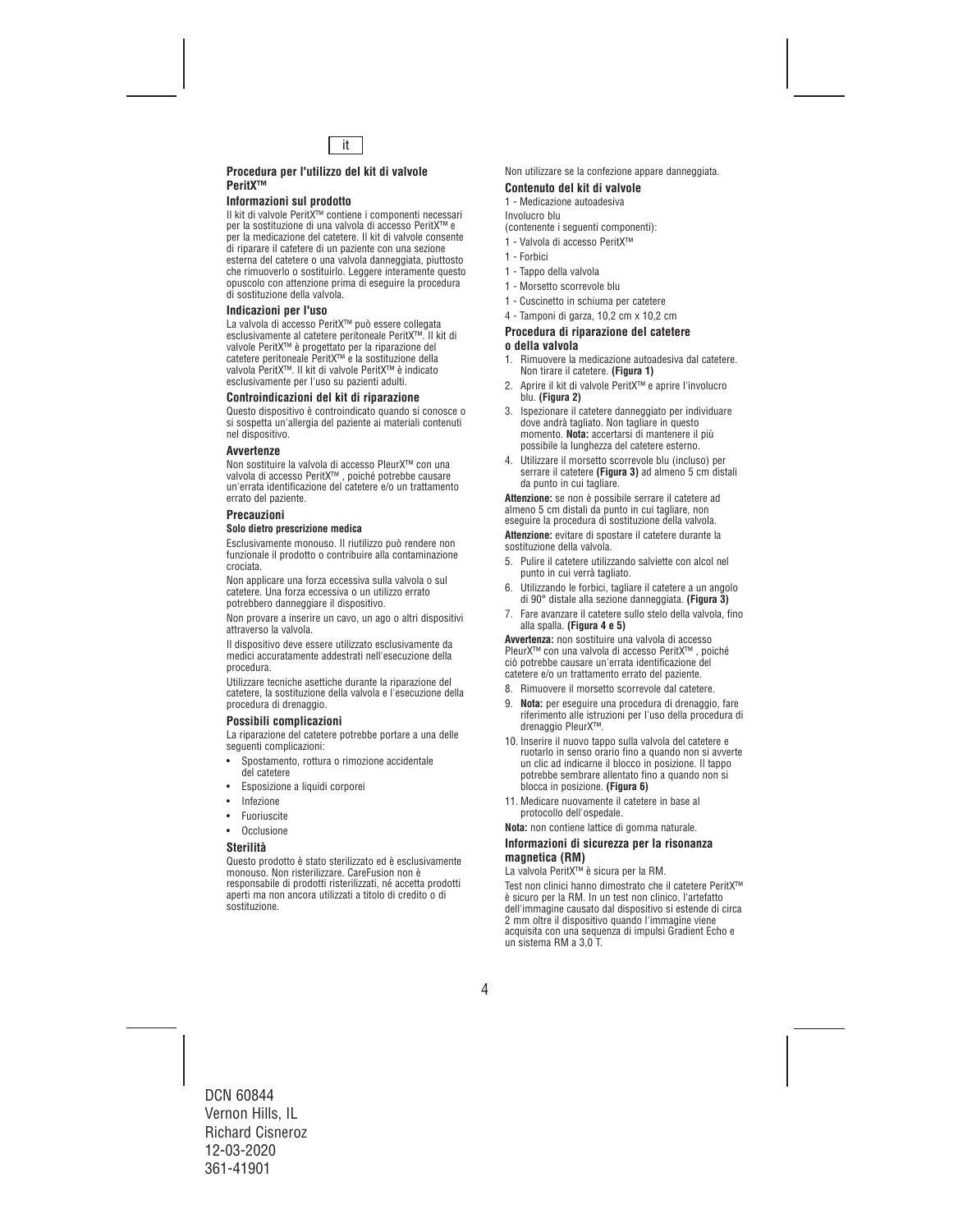

#### **Procedimiento para el kit de la válvula PeritX™ Información del producto**

El kit de la válvula PeritX™ contiene los suministros necesarios para la sustitución de una válvula de acceso PeritX™ y el apósito para el catéter. El kit de la válvula reparar, en lugar de quitar o reemplazar, el catéter a un paciente con una parte externa del catéter dañada o una válvula dañada. Lea este folleto en su totalidad antes de realizar la sustitución de la válvula.

#### **Indicaciones de uso**

La válvula de acceso PeritX™ solo se conecta al catéter peritoneal PeritX™. El kit de la válvula PeritX™ está diseñado para reparar el catéter peritoneal PeritX™ y sustituir la válvula PeritX™. El kit de la válvula PeritX™ está indicado para su uso exclusivo en adultos.

#### **Contraindicaciones del kit de reparación**

Este dispositivio está contraindicado cuando se sabe o se sospecha que el paciente es alérgico a los materiales con los que está fabricado el dispositivo.

#### **Advertencias**

No sustituya la válvula de acceso PleurX™ con una válvula de acceso PeritX™, ya que podría dar lugar a una identificación errónea del catéter y/o a un tratamiento incorrecto del paciente.

#### **Precauciones**

#### **Solo con receta médica**

Para un solo uso. Si se reutiliza, puede que el producto no funcione correctamente o que contribuya a la contaminación cruzada.

No ejerza excesiva fuerza en la válvula o en el catéter. Un uso incorrecto o excesiva fuerza podría dañar el dispositivo.

No intente colocar un cable, aguja u otro dispositivo a través de la válvula.

Solo debería usar este dispositivo personal clínico con formación específica en este procedimiento.

Siga las técnicas asépticas a la hora de reparar el catéter, sustituir la válvula y realizar el procedimiento de drenaje.

#### **Posibles complicaciones**

La reparación del catéter podría implicar las complicaciones siguientes:

- Desplazamiento, rotura o retirada accidentales del catéter
- Exposición a líquidos corporales
- Infección
- Fugas
- Oclusión

#### **Esterilización**

Este producto se ha esterilizado y es para un solo uso. No volver a esterilizar. CareFusion no se responsabilizará por cualquier producto que se haya vuelto a esterilizar ni rembolsará o cambiará cualquier producto que se haya abierto y no se haya usado.

No utilizar si el envase está dañado.

#### **Contenido del kit para la válvula**

1 - Apósito autoadhesivo

Envoltorio azul

- (Los siguientes artículos están embalados):
- 1 Válvula de acceso PeritX™
- 1 Tijeras
- 1 Tapón de la válvula
- 1 Pinza reguladora azul
- 1 Almohadilla de espuma para catéter
- 4 Compresas de gasa, 10,2 cm x 10,2 cm (4" x 4")

#### **Procedimineto de reparación de la válvula o del catéter**

- 1. Retire el apósito autoadhesivo del catéter. No tire del catéter. **(Figura 1)**
- 2. Abra el kit de la válvula PeritX™ y abra el envoltorio azul. **(Figura 2)**
- 3. Compruebe el catéter dañado para determinar dónde hay que cortar. No proceda a cortar en este momento. **Nota:** Asegúrese de conservar la mahor longitud externa del catéter posible.
- 4. Con la pinza reguladora azul (incluida), fije el catéter **(Figura 3)** al menos a 5 cm de forma distal al punto de corte.

**Precaución:** Si no puede fijarlo al menos a 5 cm de forma distal al punto de corte, no realice la sustitución de la válvula.

**Precaución:** Tenga cuidado de no desplazar el catéter al reemplazar la válvula.

- 5. Limpie el catéter con toallitas impregnadas en alcohol en el lugar donde se realizará el corte.
- 6. Con las tijeras, corte el catéter a un ángulo de 90° distal a la sección dañada. **(Figura 3)**
- 7. Pase el catéter sobre el vástago de la válvula hasta el borde. **(Figuras 4 y 5)**

**Advertencia:** No sustituya una válvula de acceso PleurX™ con una válvula de acceso PeritX™, ya que podría dar lugar a una identificación errónea del catéter y/o a un tratamiento incorrecto del paciente.

- 8. Retire la pinza reguladora del catéter.
- 9. **Nota:** Para realizar un procedimiento de drenaje, consulte las Instrucciones de uso para el procedimiento de drenaje de PleurX™ en este paso.
- 10. Coloque el tapón protector nuevo sobre la válvula del catéter, girándolo en el sentido de las agujas del reloj hasta que se fije en su posición de bloqueo. Es posible que el tapón parezca suelto hasta que se bloquea en su posición. **(Figura 6)**
- 11. Repare el catéter según el protocolo del hospital.

**Nota:** no contiene látex de caucho natural.

#### **Información de seguridad de imagen por resonancia magnética (IRM)**

La válvula PeritX™ es segura en la resonancia magnética.

En diversas pruebas no clínicas se ha demostrado que el catéter PeritX™ es seguro para RM. En las pruebas no clínicas, el artefacto en la imagen producido por el dispositivo se extiende aproximadamente 2 mm desde el mismo cuando se obtiene la imagen con una secuencia de pulso de eco de gradiente y un sistema de RM de 3,0 T.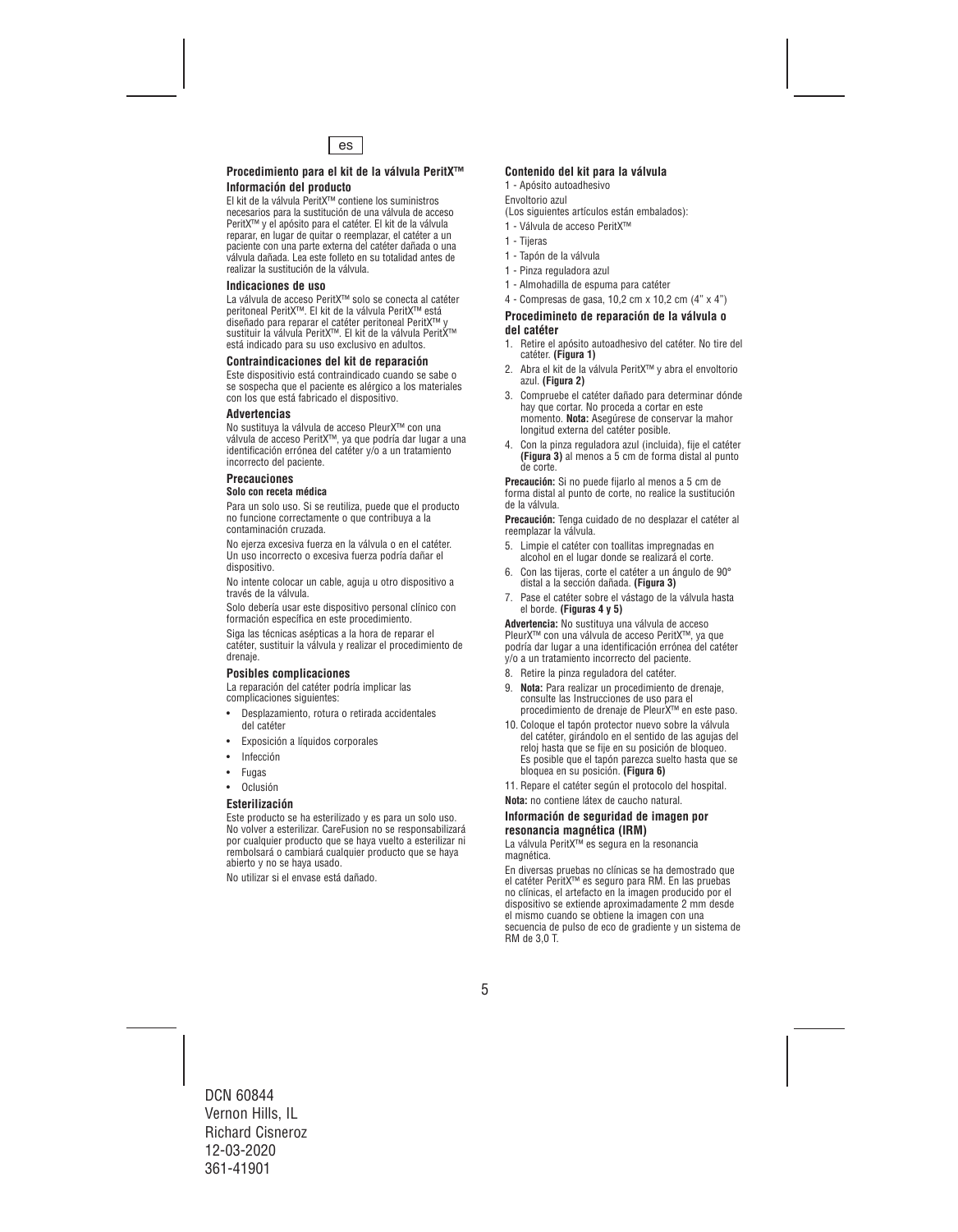

#### **Procedimento do kit de válvulas PeritX™ Informações sobre o produto**

O kit de válvulas PeritX™ contém os artigos necessários para a substituição de uma válvula de acesso PeritX™ e a colocação do penso no cateter. O kit de válvulas permite que, caso o cateter de um paciente tenha a parte externa danificada ou uma válvula danificada, este seja reparado em vez de retirado ou substituído. Leia atentamente este folheto na íntegra antes de realizar o procedimento de substituição da válvula.

#### **Indicações de utilização**

A válvula de acesso PeritX™ fixa-se apenas ao cateter peritoneal PeritX™. O kit de válvulas PeritX™ destina-se a assegurar a reparação do cateter peritoneal PeritX™ e a substituição da válvula PeritX™. O kit de válvulas PeritX™ apenas é indicado para utilização em adultos.

#### **Contraindicações do kit de reparação**

Este dispositivo é contraindicado se o paciente for alérgico, ou caso se suspeite de que é alérgico, aos materiais contidos no dispositivo.

#### **Avisos**

Não substitua uma válvula de acesso PleurX™ por uma válvula de acesso PeritX™, pois pode levar à identificação incorreta do cateter e/ou ao tratamento incorreto do paciente.

#### **Precauções Sujeito a receita médica**

Para uma única utilização. A sua reutilização pode dar origem a um produto não funcional ou contribuir para a contaminação cruzada.

Não utilize força excessiva na válvula ou no cateter. A aplicação de força excessiva ou a utilização incorreta podem danificar o dispositivo.

Não tente passar um fio, uma agulha ou outro dispositivo através da válvula.

Este dispositivo só deve ser utilizado por médicos com formação adequada neste procedimento.

Utilize técnicas assépticas para reparar o cateter, substitui a válvula e realizar um procedimento de drenagem.

#### **Possíveis complicações**

A reparação do cateter pode resultar nas seguintes complicações:

- Deslocação, quebra ou remoção acidentais do cateter
- Exposição a fluidos corporais
- **Infecão**
- Fuga
- Oclusão

#### **Esterilidade**

Este produto foi esterilizado e destina-se a uma única utilização. Não devem ser reesterilizados. A CareFusion não é responsável por qualquer produto que seja reesterilizado, nem aceita a devolução ou a troca de qualquer produto que tenha sido aberto, mas não utilizado.

Não utilize se a embalagem estiver danificada.

#### **Conteúdo do kit de válvulas**

1 - Penso adesivo

Invólucro azul

(enrolado à volta dos seguintes objetos):

- 1 Válvula de acesso PeritX™
- 1 Tesoura
- 1 Tampa da válvula
- 1 Pinça deslizante azul
- 1 Compressa de espuma para cateter
- 4 Compressas de gaze, 10,2 cm x 10,2 cm (4" x 4")

#### **Procedimento de reparação do cateter ou da válvula**

- 1. Retire o penso adesivo que cobre o cateter. Não dê um puxão no cateter. **(Figura 1)**
- 2. Abra o kit de válvulas PeritX™ e abra o invólucro azul. **(Figura 2)**
- 3. Inspecione o cateter danificado para determinar onde deve ser cortado. Não corte neste momento. **Nota:** Certifique-se de que mantém o comprimento do cateter externo tanto quanto possível.
- 4. Utilizando a pinça deslizante azul (incluída), fixe o cateter **(Figura 3)** a, pelo menos, 5 cm de distância do ponto de corte.

**Atenção:** Se não for possível fixar o cateter a, pelo menos, 5 cm de distância do ponto de corte, não realize o procedimento de substituição da válvula.

**Atenção:** Tenha cuidado para não deslocar o cateter durante a substituição da válvula.

- 5. Limpe o cateter com toalhetes com álcool no sítio onde irá ser cortado.
- 6. Utilizando a tesoura, corte o cateter num ângulo de 90° de distância da parte danificada. **(Figura 3)**
- 7. Faça avançar o cateter sobre a haste da válvula até ao ombro. **(Figura 4 e 5)**

**Aviso:** não substitua uma válvula de acesso PleurX™ por uma válvula de acesso PeritX™, pois pode levar à identificação incorreta do cateter e/ou tratamento incorreto do paciente.

- 8. Retire a pinça deslizante do cateter.
- 9. **Nota:** Para realizar um procedimento de drenagem, consulte as instruções de utilização do procedimento de drenagem PleurX™ neste passo.
- 10. Coloque a nova tampa sobre a válvula do cateter e rode-a para a direita até encaixar na posição de bloqueio. A tampa pode parecer solta até encaixar na posição. **(Figura 6)**
- 11. Corrija o cateter conforme o protocolo hospitalar.

**Nota:** Não fabricado em látex de borracha natural.

#### **Informações de segurança para ressonância magnética (RM)**

A válvula PeritX™ é segura para RM.

Testes não clínicos demonstraram que o cateter PeritX™ é seguro para RM. Em testes não clínicos, o artefacto de imagem provocado pelo dispositivo estende-se por aproximadamente 2 mm a partir do dispositivo, quando a imagem é obtida com eco de gradiente de sequência de impulsos e um sistema de RM de 3,0 T.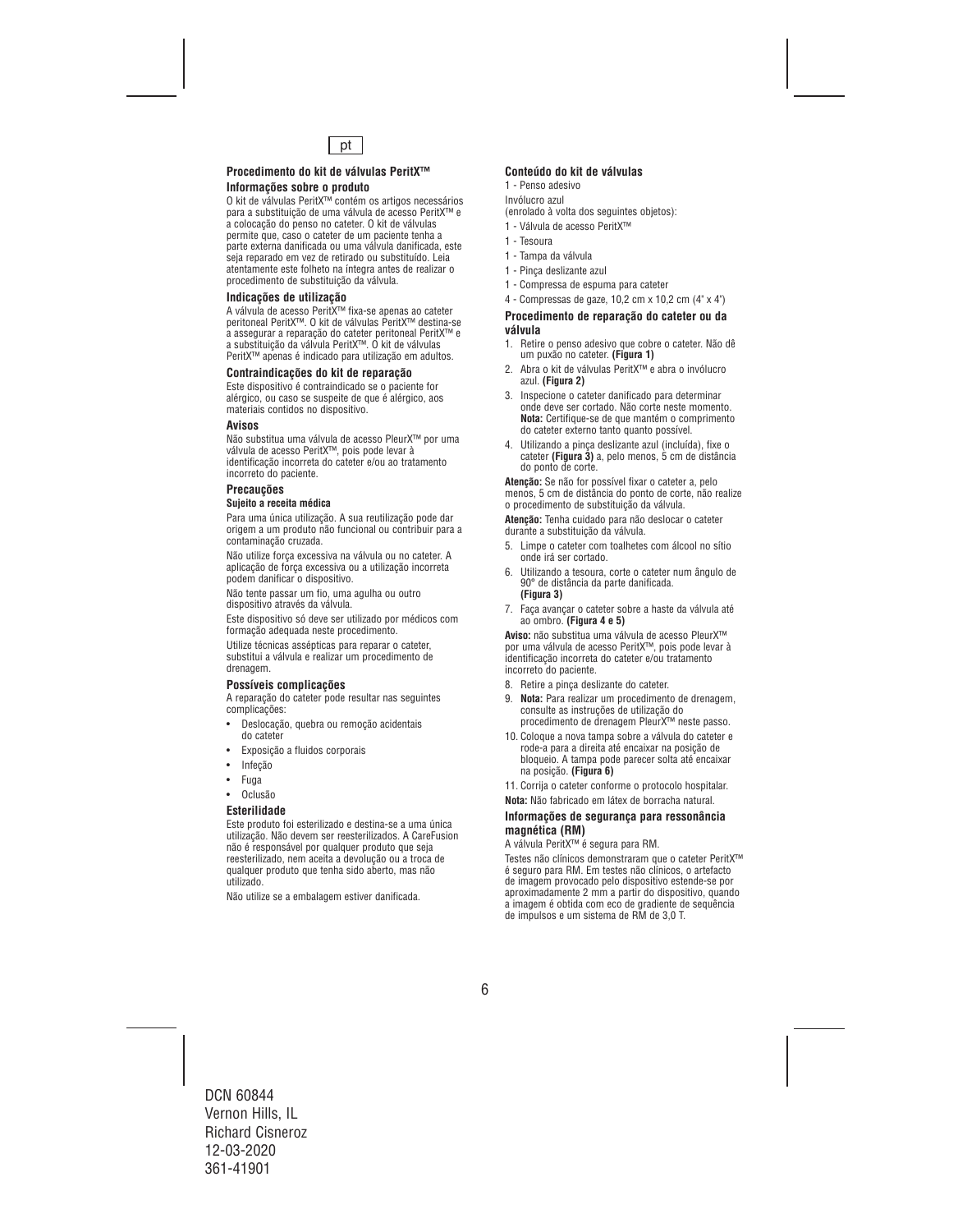

#### **Procedure met PeritX™-kleppenset Productinformatie**

De PeritX™-kleppenset bevat de benodigde onderdelen voor de vervanging van een PeritX™-toegangsklep en het verband van de katheter. Met de kleppenset kan de katheter van een patiënt met een beschadigd onderdeel aan de buitenkant of een beschadigde klep worden gerepareerd in plaats van vervangen of verwijderd. Lees deze folder aandachtig door voordat u de klep vervangt.

#### **Indicaties voor gebruik**

De PeritX™-toegangsklep kan alleen op de PeritX™ peritoneale katheter worden bevestigd. De PeritX™ kleppenset is bedoeld om de PeritX™-peritoneale katheter te repareren en de PeritX™-klep te vervangen. De PeritX™-kleppenset is alleen bedoeld voor gebruik bij volwassenen.

#### **Contra-indicaties van reparaties met de set**

Dit apparaat is gecontra-indiceerd als de patiënt (mogelijk) allergisch is voor de materialen in het apparaat.

#### **Waarschuwingen**

Vervang een PleurX™-toegangsklep niet door een PeritX™-toegangsklep, omdat dit kan leiden tot een onjuiste identificatie van de katheter en/of onjuiste behandeling van de patiënt.

#### **Belangrijke opmerkingen Rx Only**

Uitsluitend voor eenmalig gebruik. Hergebruik kan een niet-functionerend product tot gevolg hebben of bijdragen aan kruisbesmetting.

Oefen niet teveel kracht uit op de klep of de katheter. Teveel kracht of verkeerd gebruik kunnen het apparaat beschadigen.

Breng geen draad, naald of ander apparaat in via de klep.

Dit apparaat dient uitsluitend te worden gebruikt door klinische gebruikers met de juiste training voor deze procedure.

Gebruik een aseptische techniek tijdens het repareren van de katheter, het vervangen van de klep en het uitvoeren van de drainageprocedure.

#### **Mogelijke complicaties**

Reparatie van de katheter kan leiden tot de volgende complicaties:

- De katheter raakt per ongeluk los, breekt of wordt verwijderd
- Blootstelling aan lichaamsvloeistoffen
- **Infectie**
- **Lekkage**
- **Occlusie**

#### **Steriliteit**

Dit product is gesteriliseerd en uitsluitend bestemd voor eenmalig gebruik. Niet opnieuw steriliseren. CareFusion is niet verantwoordelijk voor een product dat opnieuw is gesteriliseerd en accepteert geen product dat is geopend, maar niet is gebruikt, voor vergoeding of vervanging.

Niet gebruiken als de verpakking is beschadigd.

#### **Inhoud kleppenset**

1 - Zelfklevend verband Blauwe folie

(om de volgende onderdelen):

- 1 PeritX™-toegangsklep
- 1 Schaar
- 1 Klepdop
- 1 Blauwe schuifklem
- 1 Schuimrubber katheterkussentje
- 4 Gaasjes: 10,2 cm x 10,2 cm (4 inch x 4 inch)

#### **Procedure voor reparatie van de katheter of klep**

- 1. Verwijder het zelfklevende verband dat om de katheter zit. Trek niet aan de katheter. **(Afbeelding 1)**
- 2. Open de PeritX™-toegangsklep en maak het blauwe folie los. **(Afbeelding 2)**
- 3. Controleer de beschadigde katheter om vast te stellen waar u deze moet afknippen. Knip deze nu nog niet af. **Opmerking:** zorg dat het gedeelte van de katheter aan de buitenkant zo lang mogelijk blijft.
- 4. Klem de katheter **(afbeelding 3)** vast met de blauwe schuifklem (inbegrepen) op minimaal 5 cm afstand van de plek waar u de katheter gaat afknippen.

**Let op:** vervang de klep niet als u niet minimaal 5 cm afstand kunt houden van de plek waar u de katheter gaat afknippen.

**Let op:** zorg ervoor dat de katheter niet losraakt tijdens het vervangen van de klep.

- 5. Reinig de katheter met alcoholdoekjes op de plek waar u deze gaat afknippen.
- 6. Knip de katheter met de schaar af bij een hoek van 90° ten opzichte van het beschadigde gedeelte. **(Afbeelding 3)**
- 7. Schuif de katheter over de basis van de klep tot de schouder. **(Afbeelding 4 en 5)**

**Waarschuwing:** vervang een PleurX™-toegangsklep niet door een PeritX™-toegangsklep, omdat dit kan leiden tot een onjuiste identificatie van de katheter en/of onjuiste behandeling van de patiënt.

- 8. Verwijder de schuifklem van de katheter.
- 9. **Opmerking:** raadpleeg de gebruikersinstructies bij de PleurX™-drainageprocedure als u een drainageprocedure uitvoert.
- 10. Plaats de nieuwe dop op de katheterklep en draai deze rechtsom totdat deze in de vergrendelde stand klikt. De dop voelt mogelijk los aan totdat deze in de vergrendelde stand klikt. **(Afbeelding 6)**
- 11. Plaats de katheter opnieuw conform ziekenhuisprotocol.

**Opmerking:** niet vervaardigd van natuurlijk rubber.

#### **Veiligheidsinformatie over Magnetic Resonance Imaging (MRI)**

De PeritX™-klep is MRI-veilig.

Niet-klinische tests hebben uitgewezen dat de PeritX™ katheter MR-veilig is. Bij niet-klinische tests steekt het beeldartefact dat door het apparaat wordt veroorzaakt ongeveer 2 mm uit bij beeldvorming met een gradiëntechopulssequentie en een MRI-systeem van 3,0 T.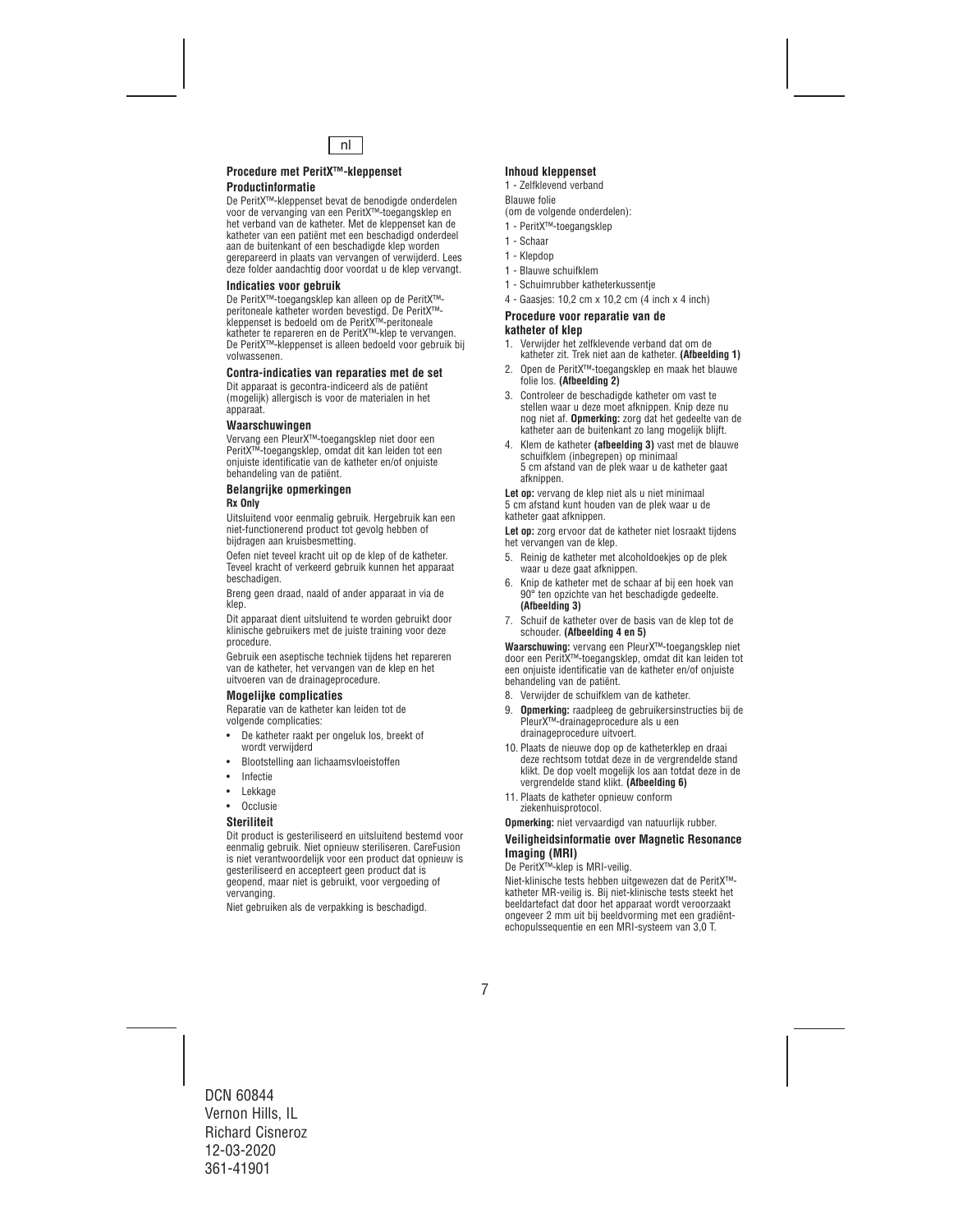

#### **PeritX™-ventilsats – användning Produktinformation**

PeritX™-ventilsats innehåller nödvändiga utbytestartiklar för en PeritX™-åtkomstventil och förband för katetern. Ventilsatsen innebär att en patient med en skadad yttre del av katetern, eller skadad ventil, kan få katetern reparerad i stället för att den tas bort eller byts ut helt. Läs hela detta häfte noggrant innan ventilen byts ut.

#### **Indikationer för användning**

PeritX™-åtkomstventil ansluts endast till PeritX™ peritonealkatetern. PeritX™ ventilsatsen är avsedd för reparation av PeritX™-peritonealkatetern och utbyte av PeritX™-ventilen. PeritX™ ventilsatsen är indicerat för användning på vuxna.

#### **Kontraindikationer för reparationssatsen**

Enheten är kontraindicerad när patienten är eller misstänks vara allergisk mot materialet i enheten.

#### **Varningar**

Byt inte ut en PleurX™-åtkomstventil med en PeritX™ åtkomstventil eftersom det kan leda till felaktig identifiering av katetern och/eller felbehandling av patienten.

#### **Försiktighetsåtgärder Receptbelagd**

Endast för engångsbruk. Återanvändning kan resultera i en obrukbar produkt eller bidra till korskontaminering.

Använd inte överdriven kraft på ventilen eller katetern. Överdriven kraft eller felaktig användning kan skada enheten.

Försök inte att föra en ledare, nål eller annan enhet genom ventilen.

Den här enheten får endast användas av läkare som är specialutbildade i den här proceduren.

Använd aseptisk teknik vid reparation av katetern, byte av ventilen och när tömning utförs.

#### **Möjliga komplikationer**

Reparation av katetern kan resultera i följande komplikationer:

- Katetern lossnar oavsiktligt, går sönder eller tas bort
- Exponering för kroppsvätskor
- **Infektion**
- **Läckage**
- **Ocklusion**

#### **Sterilitet**

Denna produkt har steriliserats och är endast för engångsbruk. Får ej resteriliseras. Carefusion påtar sig inget ansvar för produkter som resteriliseras och kommer heller inte att godkänna återbetalning för eller byte av produkter som öppnats men inte använts.

Använd inte produkten om förpackningen är skadad.

#### **Ventilsatsens innehåll**

1 - självhäftande omslag Blått omslag (Innehåller följande):

- 1 PeritX™-åtkomstventil
- $1 s$ ax
- 1 ventillock
- 1 blå glidklämma
- 1 kateterdyna av skumgummi
- 4 gasvävskompresser, 10,2 cm x 10,2 cm

#### **Kateter- eller ventilreparation**

- 1. Ta bort det självhäftande omslaget från katetern. Var noga med att inte dra i katetern. **(Figur 1)**
- 2. Öppna satsen för PeritX™-ventilsatsen och veckla ut det blå omslaget. **(Figur 2)**
- 3. Inspektera den skadade katetern för att avgöra var den behöver klippas av. Klipp inte vid denna tidpunkt. **Obs!** Se till att bevara så mycket av den externa kateterlängden som möjligt.
- 4. Med hjälp av den blå glidklämman (medföljer) klämmer du fast katetern **(Figur 3)** minst 5 cm distalt om avklippningsläget.

**Viktigt!** Om du inte kan klämma minst 5 cm distalt om avklippningsläget ska du inte byta ut ventilen.

**Viktigt!** Var noga med att inte lossa på katetern medan du byter ut ventilen.

- 5. Rengör katetern med spritservetter där den kommer att klippas av.
- 6. Med hjälp av saxen klipper du av katetern i 90° vinkel distalt om den skadade delen. **(Figur 3)**
- 7. För upp katetern över ventilskaftet upp till axeln. **(Figur 4 och 5)**

**Varning:** Ersätt inte en PleurX™-åtkomstventil med en PeritX™-åtkomstventil eftersom det kan leda till felaktig identifiering av katetern och/eller felbehandling av patienten.

- 8. Ta bort glidklämman från katetern.
- 9. **Obs!** Om du utför en tömningsprocedur följer du bruksanvisningen till PleurX™ dräneringsprocedur i det här steget.
- 10. Placera det nya locket över kateterventilen och vrid det medurs tills det klickar in i låst läge. Locket kan kännas löst innan det är klickar in i låst läge. **(Figur 6)**
- 11. Lägg nytt förband på katetern enligt sjukhusets rutiner.

**Obs!** Ej tillverkad med naturligt latexgummi.

#### **Säkerhetsinformation för magnetisk resonanstomografi (MRT)**

PeritX™-ventilen är MR-säker.

Icke-kliniska tester har visat att PeritX™-katetern är MRsäker. Vid icke-kliniska tester sträcker sig bildartefakten cirka 2 mm från enheten vid avbildning med en gradientekopulsföljd och ett 3.0 T MR-system.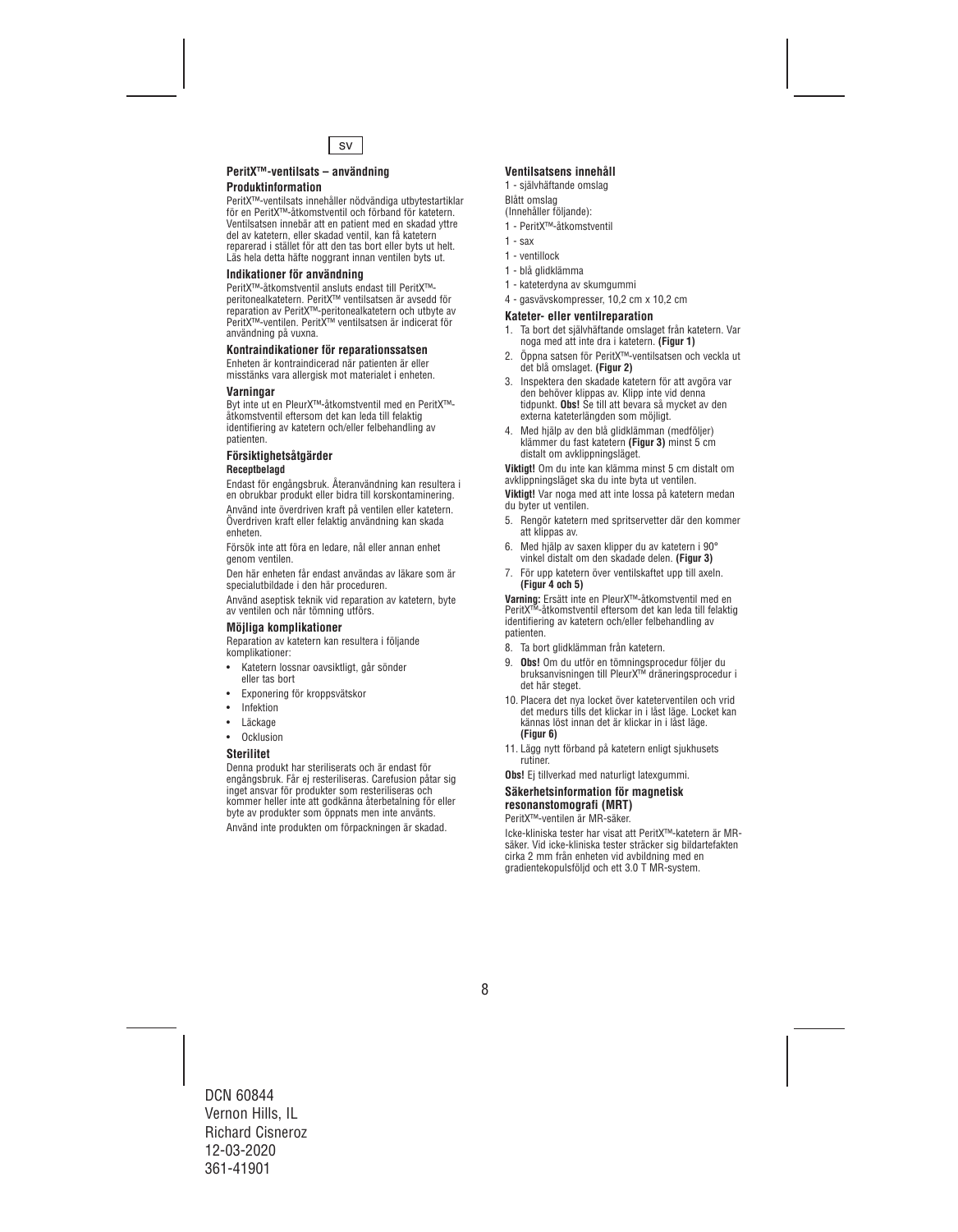

#### **PeritX™-venttiilisarjaa koskeva toimenpide Tuotetiedot**

PeritX™-venttiilisarja sisältää PeritX™-venttiilin vaihdossa ja katetrin asettamisessa tarvittavat tarvikkeet. Venttiilisarjalla voidaan korjata potilaan katetri, jonka ulkoinen osa tai venttiili on vaurioitunut, eikä katetria tarvitse poistaa tai vaihtaa. Lue tämä lehtinen kokonaan läpi ennen venttiilin vaihtoa.

#### **Käyttöaiheet**

PeritX™-venttiili kiinnittyy vain PeritX™ peritonealkatetern. PeritX™-venttiilisarja on tarkoitettu PeritX™-peritonealkatetern korjaamiseen ja PeritX™ venttiilin vaihtoon. PeritX™-venttiilisarja on tarkoitettu ainoastaan aikuisille.

#### **Korjaussarjaa koskevat vasta-aiheet**

Laite on vasta-aiheinen, jos potilaan tiedetään tai epäillään olevan allerginen laitteen sisältämille materiaaleille.

#### **Vakavat varoitukset**

Älä korvaa PleurX™-venttiiliä PeritX™-venttiilillä, koska katetri saatetaan tunnistaa väärin ja/tai potilasta saatetaan hoitaa väärin.

#### **Varoitukset**

#### **Rx Only**

Kertakäyttöinen. Jos tuotetta käytetään uudelleen, tuote ei ehkä toimi enää oikein tai ristikontaminoituu entistä helpommin.

Älä käytä liikaa voimaa käsitellessäsi venttiiliä tai katetria. Liiallinen voimankäyttö tai virheellinen käyttö voi vaurioittaa laitetta.

Älä yritä asettaa johdinta, neulaa tai muuta laitetta venttiilin läpi.

Laitetta saavat käyttää vain lääkärit, jotka ovat saaneet koulutuksen tämän toimenpiteen tekemiseen.

Työskentele aseptisesti, kun korjaat katetria, vaihdat venttiiliä ja teet dreneerausta.

#### **Mahdolliset komplikaatiot**

Katetrin korjaaminen voi aiheuttaa seuraavia komplikaatioita:

- katetrin tahaton paikaltaan siirtyminen, rikkoutuminen tai irtoaminen
- ruumiinnesteille altistuminen
- infektio
- vuoto
- tukos

#### **Steriiliys**

Tuote on steriloitu ja kertakäyttöinen. Ei saa steriloida uudelleen. CareFusion ei vastaa mistään tuotteesta, joka on steriloitu uudelleen, eikä hyvitä tai vaihda mitään tuotetta, joka on käyttämätön mutta avattu.

Ei saa käyttää, jos pakkaus on vahingoittunut.

#### **Venttiilisarjan sisältö**

1 – itsekiinnittyvä sidos

sininen kääre

- (johon on kääritty seuraavat tarvikkeet):
- 1 PeritX™-venttiili
- 1 sakset
- 1 venttiilin tulppa
- 1 sininen liukusuljin
- 1 vaahtomuovinen katetrityyny
- 4 harsotyynyä, 10,2 cm x 10,2 cm

#### **Katetrin tai venttiilin korjaaminen**

- 1. Irrota katetrin päällä oleva itsekiinnittyvä sidos. Varo, ettet vedä katetrista. **(Kuva 1)**
- 2. Avaa PeritX™-venttiilisarja ja sininen kääre. **(Kuva 2)**
- 3. Tarkasta vaurioitunut katetri ja määritä, mistä kohtaa se on leikattava irti. Älä leikkaa vielä. **Huomautus:** säilytä mahdollisimman paljon katetrin ulkoisesta osasta.
- 4. Sulje katetri **(kuva 3)** distaalisesti vähintään 5 cm:n etäisyydeltä leikkauskohdasta mukana toimitetulla sinisellä liukusulkimella.

**Varoitus:** jos et pysty sulkemaan katetria distaalisesti vähintään 5 cm:n etäisyydeltä leikkauskohdasta, älä vaihda venttiiliä.

**Varoitus:** varo, ettet siirrä katetria pois paikaltaan vaihtaessasi venttiiliä.

- 5. Puhdista katetrin leikkauskohta alkoholipyyhkeillä.
- 6. Leikkaa katetri saksilla 90° asteen kulmassa distaalisesti vaurioituneeseen osioon nähden. **(Kuva 3)**
- 7. Työnnä katetria venttiilin kannan yli venttiilin alareunaan saakka. **(kuva 4 ja 5)**

**Vakava varoitus:** Älä korvaa PleurX™-venttiiliä PeritX™ venttiilillä, koska katetri saatetaan tunnistaa väärin ja/tai potilasta saatetaan hoitaa väärin.

- 8. Poista liukusuljin katetrista.
- 9. **Huomautus:** tee dreneeraus PleurX™ dreneerausohjeiden mukaisesti.
- 10. Aseta uusi tulppa katetrin venttiiliin ja käännä sitä myötäpäivään, kunnes se lukittuu naksahtamalla paikalleen. Tulppa saattaa tuntua löysältä, kunnes se on lukittu paikalleen. **(Kuva 6)**

11. Suorista katetri sairaalan käytäntöjen mukaisesti. **Huomautus:** Valmistuksessa ei ole käytetty luonnonkumilateksia.

## **Magneettikuvauksen (MRI) turvallisuustiedot**

PeritX™-venttiili on MR-turvallinen.

Muut kuin kliiniset testit ovat osoittaneet, että PeritX™ katetri on MR-turvallinen. Muissa kuin kliinisissä testeissä laitteen aiheuttama kuvan artefakti ulottuu noin 2 mm:n päähän laitteesta, kun kuvantamiseen on käytetty gradienttikaikusekvenssiä ja 3,0 teslan magneettikuvausjärjestelmää.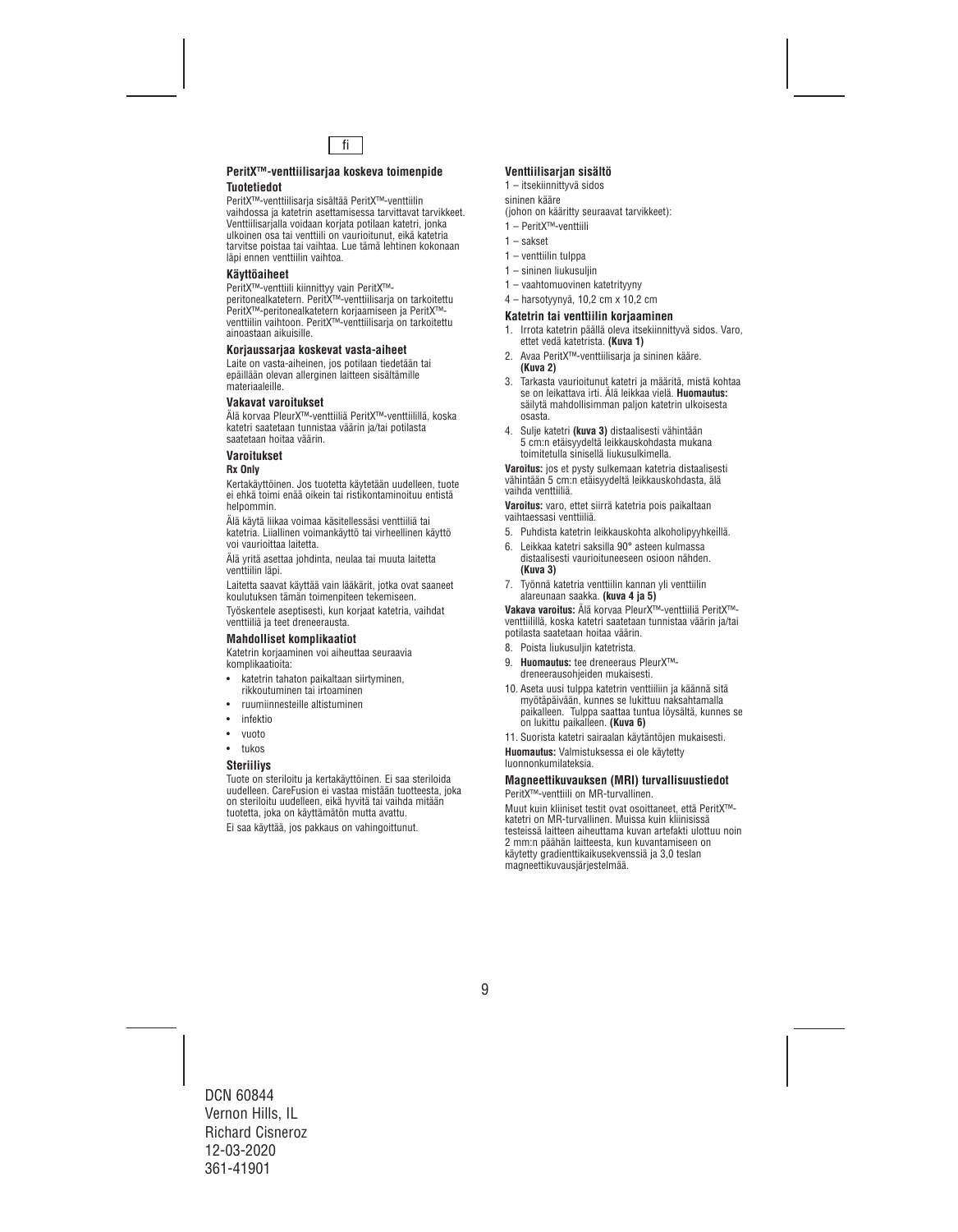

#### **Prosedyre for PeritX™-ventilsett Produktinformasjon**

PeritX™-ventilsettet inneholder de nødvendige forsyningene for å skifte ut en PeritX™-tilgangsventil og påføring av bandasje på kateteret. Med ventilsettet kan en pasient med en skadet utvendig del av kateteret eller en skadet ventil få kateteret reparert istedenfor å få det fiernet eller skiftet. Les hele dette heftet nøve før du utfører prosedyren for ventilskifte.

#### **Indikasjoner for bruk**

PeritX™-tilgangsventilen kan kun festes til PeritX™ peritonealkateteret. PeritX™-ventilsettet er beregnet til reparasjon av PeritX™-peritonealkateteret og skifte av PeritX™-ventilen. PeritX™ ventil settet er indisert for bruk kun for voksne.

#### **Kontraindikasjoner for reparasjonssett**

Denne enheten er kontraindisert hvis det er kjent eller er mistanke om at pasienten er allergisk mot materialer som finnes i enheten.

#### **Advarsler**

Ikke erstatt en PleurX™-tilgangsventil med en PeritX™ tilgangsventil, da dette kan føre til feilidentifisering av kateteret og/eller feilbehandling av pasienten.

### **Forholdsregler**

#### **Rx Only**

Bare til engangsbruk. Gjenbruk kan føre til krysskontaminasjon eller at produktet svikter.

Ikke bruk overdreven makt på ventilen eller kateteret.

Overdreven makt eller feilaktig bruk kan skade enheten. Ikke forsøk å tre en ledning, nål eller en annen enhet giennom ventilen.

Denne enheten skal bare brukes av klinikere som er grundig opplært i denne prosedyren.

Følg aseptiske teknikker når du reparerer kateteret, skifter ventilen og foretar drenering.

#### **Mulige komplikasjoner**

Reparasjon av kateteret kan resultere i følgende komplikasjoner:

- at kateteret løsner, går i stykker eller fiernes utilsiktet
- eksponering for kroppsvæsker
- infeksjon
- **lekkasje**
- okklusjon

#### **Sterilitet**

Dette produktet har blitt sterilisert og er bare til engangsbruk. Ikke steriliser på nytt. CareFusion skal ikke holdes ansvarlig for et produkt som har blitt sterilisert på nytt, og vil ikke godta et produkt som har blitt åpnet, men ikke brukt, som grunnlag for erstatning eller kreditering.

Ikke bruk produktet hvis emballasjen er skadet.

#### **Innhold ventilsett**

1 – selvklebende bandasje blått omslag

- (pakket rundt følgende elementer):
- 1 PeritX™-tilgangsventil
- $1 saks$
- 1 ventilhette
- 1 blå Roberts-klemme
- 1 kateterpute av skumgummi
- 4 gasbind, 10,2 cm x 10,2 cm (4 tommer x 4 tommer)

#### **Reparasjonsprosedyre for kateter eller ventil**

- 1. Fjern den selvklebende bandasjen over kateteret. Pass på ikke rykke i kateteret. **(Figur 1)**
- 2. Åpne PeritX™-ventilsettet, og vikle ut det blå omslaget. **(Figur 2)**
- 3. Kontroller det skadede kateteret for å avgjøre hvor det skal klippes av. Ikke klipp nå. **Merk:** Sørg for å beholde så mye av den utvendige kateterlengden som mulig.
- 4. Bruk den blå Roberts-klemmen (medfølger) og klem kateteret **(figur 3)** minst 5 cm distalt fra avklippingspunktet.

**Forsiktig:** Hvis du ikke kan klemme minst 5 cm distalt fra avklippingspunktet, må du ikke utføre ventilskifteprosedyren.

**Forsiktig:** Pass på så du ikke løsner kateteret mens du skifter ventilen.

- 5. Rengjør kateteret med alkoholservietter hvor det skal klippes av.
- 6. Bruk saks og klipp av kateteret i en 90° vinkel distalt for den skadede delen. **(Figur 3)**
- 7. Før kateteret over ventilstammen opp til skulderen. **(Figur 4 og 5)**

**Advarsel:** Ikke erstatt en PleurX™-tilgangsventil med en PeritX™-tilgangsventil, da dette kan føre til feilidentifisering av kateteret og/eller feilbehandling av pasienten.

- 8. Fiern Roberts-klemmen fra kateteret.
- 9. **Merk:** For å utføre en drenasjeprosedyre må du lese dette trinnet i bruksanvisningen for PleurX™ drenasjeprosedyre.
- 10. Sett den nye hetten over kateterventilen, og vri den med klokken til den klikker på plass i den låste stillingen. Hetten kan føles løs til den låses på plass. **(Figur 6)**
- 11. Påfør bandasje på kateteret på nytt i henhold til sykehusprotokollen.

**Merk:** Ikke fremstilt med naturlig gummilateks.

#### **Sikkerhetsinformasjon for magnetisk resonanstomografi (MR)**

PeritX™-ventilen er MR-sikker.

Ikke-klinisk testing har vist at PeritX™-kateteret er MRsikkert. I ikke-kliniske tester strekker bildeartefakten forårsaket av enheten seg ca. 2 mm fra enheten når den er avbildet med en gradientekkopulssekvens og et 3.0 T MR-system.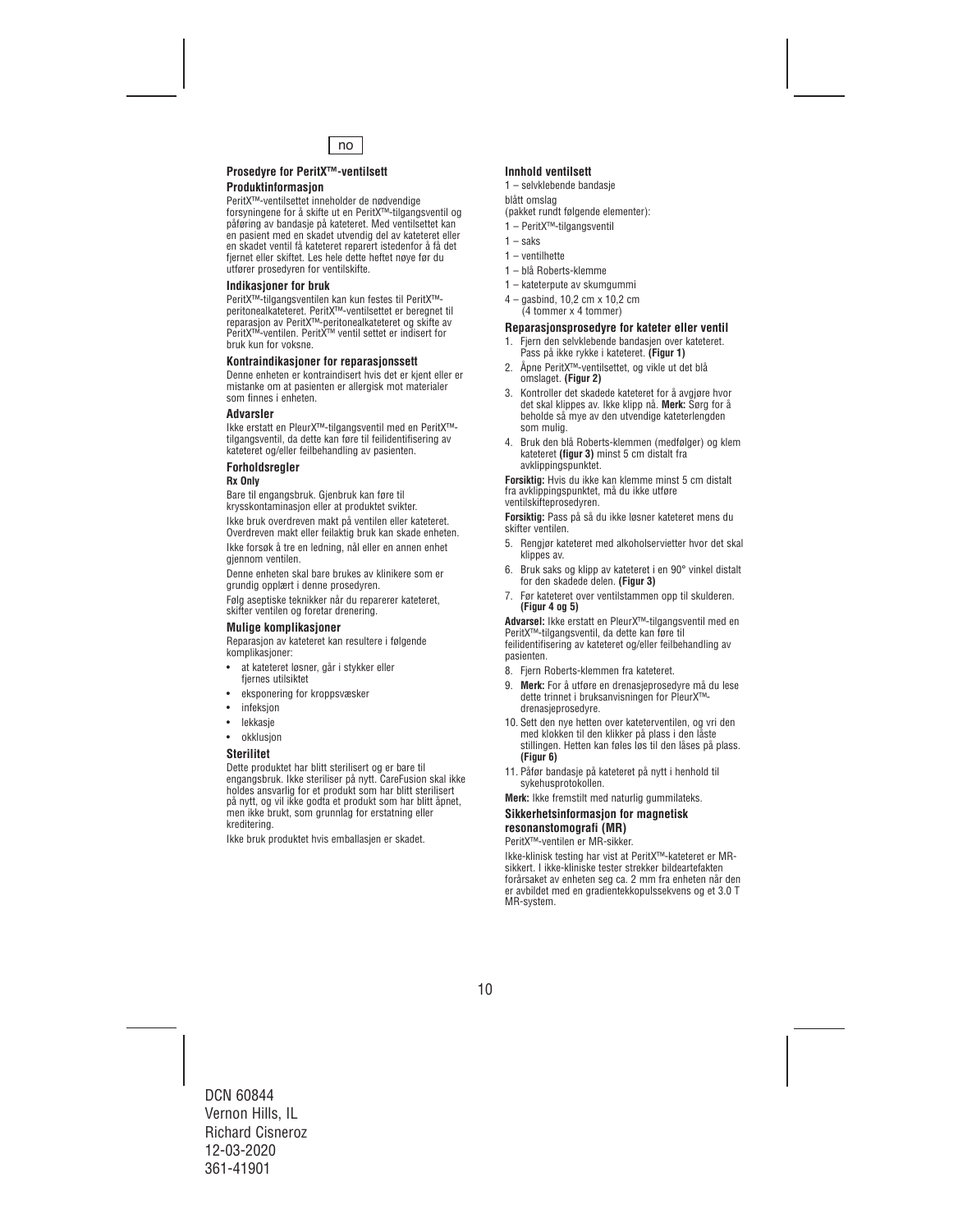

#### **Procedure for PeritX™-ventilsæt Produktoplysninger**

PeritX™-ventilsættet indeholder de nødvendige artikler til udskiftning af en PeritX™-adgangsventil og forbinding af kateteret. Ventilsættet gør det muligt for patienter med en beskadiget ydre del af kateteret eller en beskadiget ventil at få kateteret repareret i stedet for at få det fjernet eller udskiftet. Læs hele denne folder grundigt, før ventilen udskiftes.

#### **Indikationer for brug**

PeritX™-adgangsventilen tilsluttes kun til PeritX™ peritonealkateteret. PeritX™-ventilsættet er beregnet til reparation af PeritX™-peritonealkateteret og udskiftning af PeritX™-ventilen. PeritX™-ventilsættet er udelukkende indiceret til voksne.

#### **Kontraindikationer for reparationssættet**

Enheden er kontraindiceret, hvis patienten har en kendt eller formodet allergi over for materialerne i enheden.

#### **Advarsler**

Udskift ikke en PleurX™-adgangsventil med en PeritX™ adgangsventil, da det kan føre til forkert identifikation af kateteret og/eller fejlbehandling af patienten.

#### **Forsigtighedsregler Rx Only**

Kun beregnet til engangsbrug. Genbrug kan medføre, at produktet ikke virker, eller bidrage til krydskontaminering.

Brug ikke overdreven kraft på ventilen eller kateteret. Overdreven kraft eller forkert brug kan beskadige enheden.

Forsøg ikke at føre en tråd, nål eller anden enhed gennem ventilen.

Denne ventil må kun anvendes af læger, der er grundigt oplært i denne procedure.

Brug aseptisk teknik ved reparation af kateteret, udskiftning af ventilen og udførelse af en dræningsprocedure.

#### **Potentielle komplikationer**

Reparation af kateteret kan medføre følgende komplikationer:

- Utilsigtet løsrivning, beskadigelse eller fiernelse af kateteret
- Eksponering for kropsvæsker
- **Infektion**
- Lækage
- **Okklusion**

#### **Sterilitet**

Produktet er blevet steriliseret og er kun til engangsbrug. Må ikke gensteriliseres. CareFusion påtager sig intet ansvar for produkter, der gensteriliseres, og krediterer ikke eller ombytter produkter, der er blevet åbnet, men ikke anvendt.

Må ikke anvendes, hvis emballagen er beskadiget.

#### **Ventilsættets indhold**

- 1 selvklæbende forbinding
- Blå indpakning
- (pakket omkring følgende emner):
- 1 PeritX™-adgangsventil
- 1 saks
- 1 ventilhætte
- 1 blå glideklemme
- 1 skumkateterpude
- 4 gazekompresser, 10,2 cm x 10,2 cm (4" x 4")

#### **Procedure for reparation af kateter eller ventil**

- 1. Fjern den selvklæbende forbinding over kateteret. Pas på ikke at komme til at trække i kateteret. **(Figur 1)**
- 2. Åbn PeritX™-ventilsættet, og fold den blå indpakning ud. **(Figur 2)**
- 3. Undersøg det beskadigede kateter for at afgøre, hvor det skal klippes af. Klip ikke på dette tidspunkt. **Bemærk:** Sørg for at bevare så meget af den ydre kateterlængde som muligt.
- 4. Brug den blå glideklemme (medfølger) til at afklemme kateteret **(Figur 3)** mindst 5 cm distalt for afklipningspunktet.

**Forsigtig:** Hvis du ikke kan afklemme mindst 5 cm distalt for afklipningspunktet, skal du ikke udskifte ventilen.

**Forsigtig:** Pas på ikke at løsrive kateteret under udskiftning af ventilen.

- 5. Rengør kateteret med spritservietter, der hvor den skal klippes af.
- 6. Brug saksen til at klippe kateteret i en 90° vinkel distalt for den beskadigede del. **(Figur 3)**
- 7. Før kateteret over ventilspindlen op til skulderen. **(Figur 4 og 5)**

**Advarsel:** Udskift ikke en PleurX™-adgangsventil med en PeritX™-adgangsventil, da det kan føre til forkert identifikation af kateteret og/eller fejlbehandling af patienten.

- 8. Fjern glideklemmen fra kateteret.
- 9. **Bemærk:** Se i dette trin brugsanvisningen til PleurX™-dræningsproceduren for at udføre en dræningsprocedure.
- 10. Sæt en ny hætte over kateterventilen, og drej den med uret, indtil den klikker på plads i den låste position. Hætten kan føles løs, indtil den er låst på plads. **(Figur 6)**
- 11. Anlæg en ny forbinding omkring kateteret i henhold til hospitalets protokoller.

**Bemærk:** Ikke fremstillet med naturlig gummilatex.

#### **MR-scanning (MRI) Sikkerhedsoplysninger**  PeritX™-ventilen er MR-sikker.

Ikke-klinisk testning har påvist, at PeritX™-kateteret er MR-sikkert. Ved ikke-klinisk testning strakte billedartefakt forårsaget af enheden sig ca. 2 mm fra enheden, når der blev scannet med en gradient-ekkopulssekvens og et 3,0 T MR-system.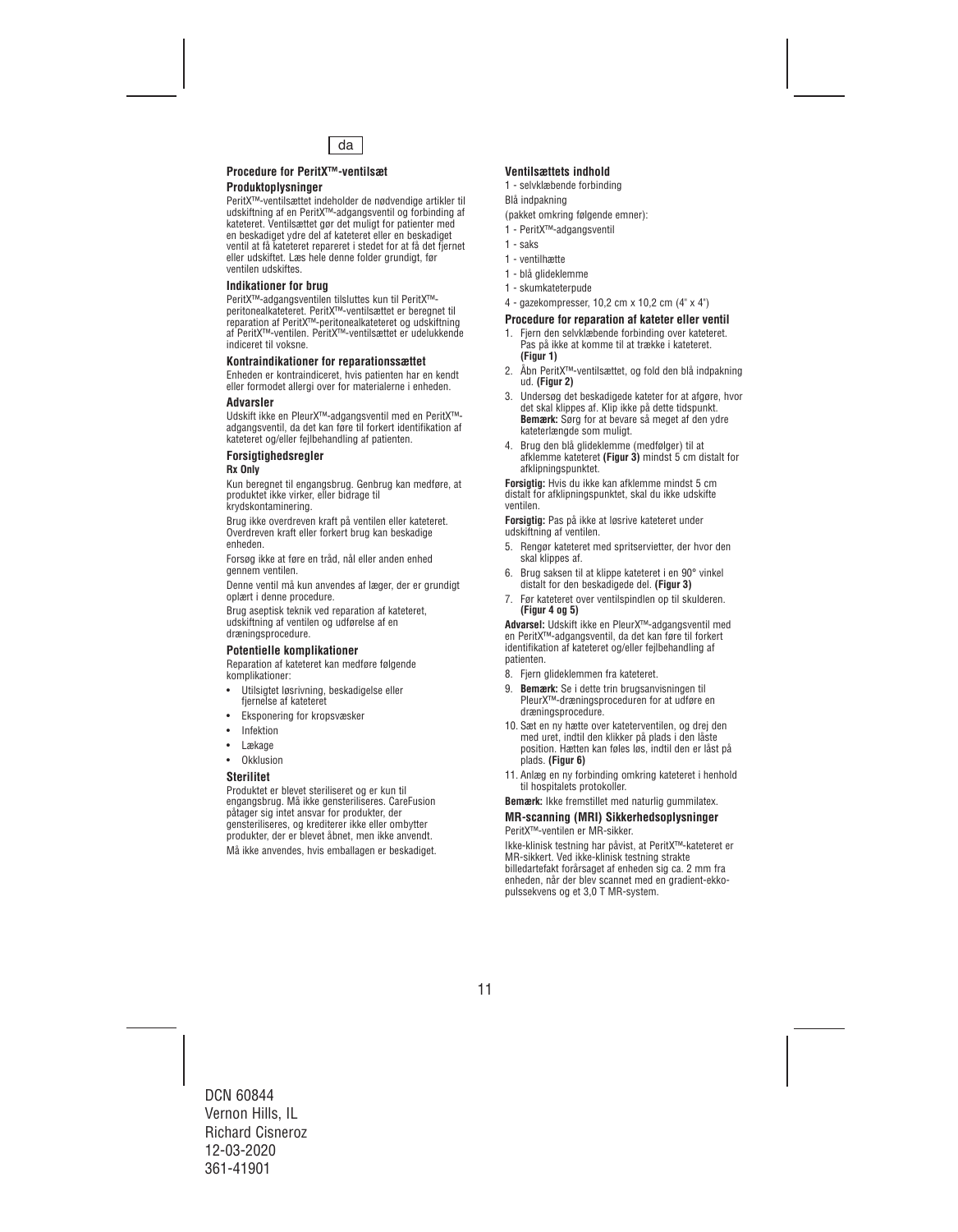

#### **Διαδικασία κιτ βαλβίδας PeritX™**

#### **Πληροφορίες προϊόντος**

Στο κιτ βαλβίδας PeritX™ συμπεριλαμβάνονταιτα απαραίτητα υλικά για την αντικατάσταση μιας βαλβίδας πρόσβασης PeritX™ καιτου επιθέματος του καθετήρα. Με το κιτ βαλβίδας, δίνεται η δυνατότητα επιδιόρθωσης του εξωτερικού τμήματος του καθετήρα ασθενούς ή της βαλβίδας ασθενούς που παρουσιάζουν βλάβη και που σε διαφορετική περίπτωση θα έπρεπε να αφαιρεθούν ή να αντικατασταθούν. Πριν πραγματοποιήσετε τη διαδικασία αντικατάστασης βαλβίδας, διαβάστε προσεκτικά ολόκληρο το παρόν φυλλάδιο.

#### **Ενδείξεις χρήσης**

Η βαλβίδα πρόσβασης PeritX™ προσαρτάται μόνο στον Περιτοναϊκό καθετήρα PeritX™. Το κιτ βαλβίδας PeritX™ προορίζεται για την επιδιόρθωση του Περιτοναϊκό καθετήρα PeritX™ και την αντικατάσταση της βαλβίδας PeritX™. Το κιτ βαλβίδας PeritX™ ενδείκνυται για χρήση μόνο σε ενήλικες.

#### **Αντενδείξεις κιτ επιδιόρθωσης**

Η παρούσα συσκευή αντενδείκνυται εάν είναι γνωστό ή υπάρχει υποψία ότι ο ασθενής είναι αλλεργικός στα υλικά που περιέχονται στη συσκευή.

#### **Προειδοποιήσεις**

Μην αντικαταστήσετε μια βαλβίδα πρόσβασης PleurX™ με μια βαλβίδα πρόσβασης PeritX™ καθώς αυτό θα μπορούσε να οδηγήσει σε εσφαλμένη ταυτοποίηση του καθετήρα ή/και εσφαλμένη θεραπεία του ασθενούς.

#### **Συστάσεις προσοχής**

#### **Για χρήση αποκλειστικά με ιατρική συνταγή**

Μόνο για εφάπαξ χρήση. Η επαναχρησιμοποίηση ενδέχεται να οδηγήσει σε μη λειτουργικό προϊόν ή να συμβάλει σε επιμόλυνση.

Μην χρησιμοποιείτε υπερβολική δύναμη στη βαλβίδα ή τον καθετήρα. Η υπερβολική δύναμη ή η εσφαλμένη χρήση ενδέχεται να προκαλέσουν βλάβη στη συσκευή.

Μην προσπαθήσετε να τοποθετήσετε σύρμα, βελόνα ή άλλη συσκευή διαμέσου της βαλβίδας.

Η συσκευή αυτή θα πρέπει να χρησιμοποιείται μόνο από κλινικούς ιατρούς που είναι πλήρως εκπαιδευμένοι στην παρούσα διαδικασία.

Κατά την επιδιόρθωση του καθετήρα, την αντικατάσταση της βαλβίδας και την πραγματοποίηση διαδικασίας παροχέτευσης, ακολουθείτε άσηπτες τεχνικές.

#### **Πιθανές επιπλοκές**

Η επιδιόρθωση του καθετήρα ενδέχεται να οδηγήσει στις παρακάτω επιπλοκές:

- Ακούσια μετατόπιση, θραύση ή αφαίρεση του καθετήρα
- Έκθεση σε σωματικά υγρά
- Λοίμωξη
- Διαρροή
- Απόφραξη

#### **Αποστείρωση**

Αυτό το προϊόν είναι αποστειρωμένο και προορίζεται μόνο για εφάπαξ χρήση. Μην επαναποστειρώνετε. Η CareFusion δεν θα είναι υπεύθυνη για προϊόντα που έχουν επαναποστειρωθεί και δεν θα αποδεχθεί να προσφέρει πίστωση ή να αλλάξει προϊόν που έχει ανοιχθεί, αλλά δεν έχει χρησιμοποιηθεί.

Μην χρησιμοποιείτε το προϊόν εάν η συσκευασία έχει υποστεί ζημιά.

#### **Περιεχόμενα του κιτ βαλβίδας**

1 ‐ Αυτοκόλλητο επίθεμα

Μπλε υλικό περιτύλιξης

- (Τυλίγεται γύρω από τα ακόλουθα στοιχεία):
- 1 ‐ Βαλβίδα πρόσβασης PeritX™
- 1 ‐ Ψαλίδι
- 1 ‐ Πώμα βαλβίδας
- 1 ‐ Μπλε σφιγκτήρας ολίσθησης
- 1 ‐ Αφρώδες επίθεμα καθετήρα
- 4 ‐ Επιθέματα γάζας, 10,2 cm x 10,2 cm (4" x 4")

#### **Διαδικασία επιδιόρθωσης καθετήρα ή βαλβίδας**

- 1. Αφαιρέστε το αυτοκόλλητο επίθεμα επάνω από τον καθετήρα. Φροντίστε να μην τραβήξετε τον καθετήρα. **(Εικόνα 1)**
- 2. Ανοίξτε το κιτ βαλβίδας PeritX™ και ξεδιπλώστε το μπλε υλικό περιτύλιξης. **(Εικόνα 2)**
- 3. Επιθεωρήστε τον καθετήρα που έχει υποστεί βλάβη ώστε να καθορίσετε σε ποιο σημείο θα πρέπει να αποκοπεί. Μην κόψετε τον καθετήρα αυτήν τη φορά. **Σημείωση:** Βεβαιωθείτε ότι διατηρείτε το μέγιστο δυνατό μήκος του εξωτερικού καθετήρα.
- 4. Χρησιμοποιώντας τον μπλε σφιγκτήρα ολίσθησης (συμπεριλαμβάνεται), σφίξτε τον καθετήρα **(Εικόνα 3)** τουλάχιστον 5 cm μακριά από το σημείο αποκοπής.

**Προσοχή:** Εάν δεν είναι δυνατή η τοποθέτηση του σφιγκτήρα τουλάχιστον 5 cm μακριά από το σημείο αποκοπής, μην εκτελέσετε τη διαδικασία αντικατάστασης βαλβίδας.

**Προσοχή:** Προσέξτε ώστε να μην μετατοπίσετε τον καθετήρα κατά την αντικατάσταση της βαλβίδας.

- 5. Καθαρίστε τον καθετήρα με μαντηλάκια αλκοόλης, στο σημείο αποκοπής.
- 6. Χρησιμοποιώντας ψαλίδι, κόψτε τον καθετήρα υπό γωνία 90° μακριά από το τμήμα που έχει υποστεί βλάβη. **(Εικόνα 3)**
- 7. Προωθήστε τον καθετήρα επάνω από το στέλεχος της βαλβίδας έως τον ώμο. **(Εικόνες 4 και 5)**

**Προειδοποίηση:** Μην αντικαταστήσετε μια βαλβίδα πρόσβασης PleurX™ με μια βαλβίδα πρόσβασης PeritX™ καθώς αυτό θα μπορούσε να οδηγήσει σε εσφαλμένη ταυτοποίηση του καθετήρα ή/και εσφαλμένη θεραπεία του ασθενούς.

- 8. Αφαιρέστε τον σφιγκτήρα ολίσθησης από τον καθετήρα.
- 9. **Σημείωση:** Για να εκτελέσετε διαδικασία παροχέτευσης, ανατρέξτε στις Οδηγίες χρήσης διαδικασίας παροχέτευσης PleurX™ σε αυτό το βήμα.
- 10. Τοποθετήστε το νέο πώμα επάνω στη βαλβίδα καθετήρα και περιστρέψτε το δεξιόστροφα, έως ότου να ασφαλίσει στην ασφαλισμένη θέση του. Ενδέχεται να αισθάνεστε ότι το πώμα είναι χαλαρό, έως ότου να ασφαλίσει στη θέση του. **(Εικόνα 6)**
- 11. Τοποθετήστε ξανά το επίθεμα σύμφωνα με το πρωτόκολλο του νοσοκομείου.

**Σημείωση:** Δεν είναι κατασκευασμένο από φυσικό λάτεξ.

#### **Απεικόνιση μαγνητικού συντονισμού (MRI)**

#### **Πληροφορίες σχετικά με την ασφάλεια**

Η βαλβίδα PeritX™ ενδείκνυται για εφαρμογές μαγνητικού συντονισμού (MR).

Μη κλινικές δοκιμές κατέδειξαν ότι ο Καθετήρας PeritX™ ενδείκνυται για εφαρμογές μαγνητικού συντονισμού (MR). Σε μη κλινικές δοκιμές, το τεχνούργημα εικόνας που προκαλείται από τη συσκευή εκτείνεται περίπου σε απόσταση 2 mm από τη συσκευή κατά την απεικόνιση με ακολουθία παλμών βαθμιδωτής ηχούς και σύστημα απεικόνισης μαγνητικού συντονισμού 3,0 T.